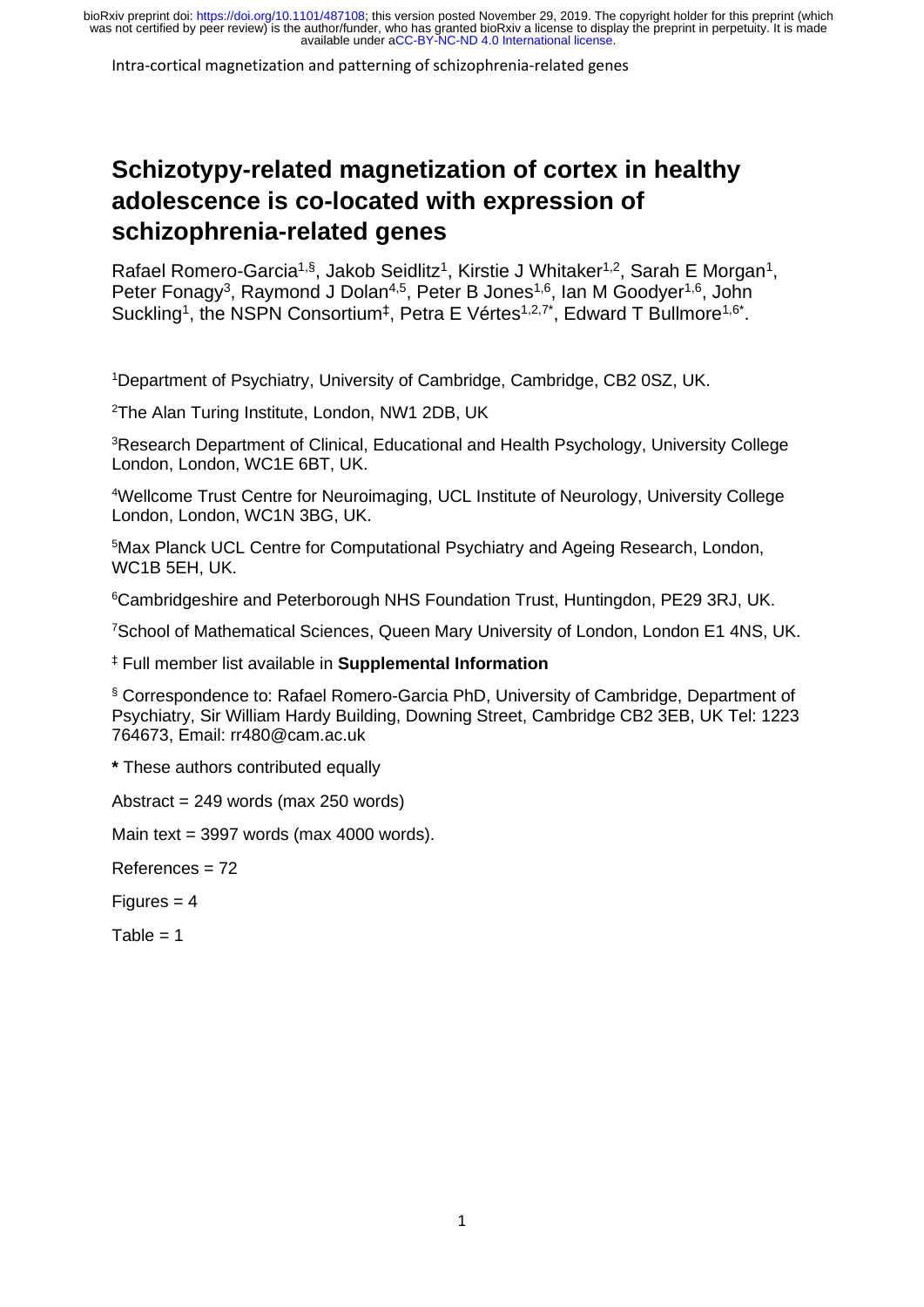Intra-cortical magnetization and patterning of schizophrenia-related genes

# **Abstract**

#### *Background*

Genetic risk is thought to drive clinical variation on a spectrum of schizophrenia-like traits but the underlying changes in brain structure that mechanistically link genomic variation to schizotypal experience and behaviour are unclear.

#### *Methods*

We assessed schizotypy using a self-reported questionnaire, and measured magnetization transfer (MT), as a putative micro-structural MRI marker of intra-cortical myelination, in 68 brain regions, in 248 healthy young people (aged 14-25 years). We used normative adult brain gene expression data, and partial least squares (PLS) analysis, to find the weighted gene expression pattern that was most co-located with the cortical map of schizotypy-related magnetization (SRM).

#### *Results*

Magnetization was significantly correlated with schizotypy in bilateral posterior cingulate cortex and precuneus (and for disorganized schizotypy also in medial prefrontal cortex; all FDR-corrected *P* < 0.05), which are regions of the default mode network specialized for social and memory functions. The genes most positively weighted on the whole genome expression map co-located with SRM were enriched for genes that were significantly downregulated in two prior case-control histological studies of brain gene expression in schizophrenia. Conversely, the most negatively weighted genes were enriched for genes that were transcriptionally up-regulated in schizophrenia. Positively weighted (downregulated) genes were enriched for neuronal, specifically inter-neuronal, affiliations and coded a network of proteins comprising a few highly interactive "hubs" such as parvalbumin and calmodulin.

#### *Conclusions*

Microstructural MRI maps of intracortical magnetization can be linked to both the behavioural traits of schizotypy and to prior histological data on dysregulated gene expression in schizophrenia.

**Keywords:** Allen Human Brain Atlas, adolescence, development, myelination, multiparameter MRI mapping, fast spiking GABAergic interneurons, schizophrenia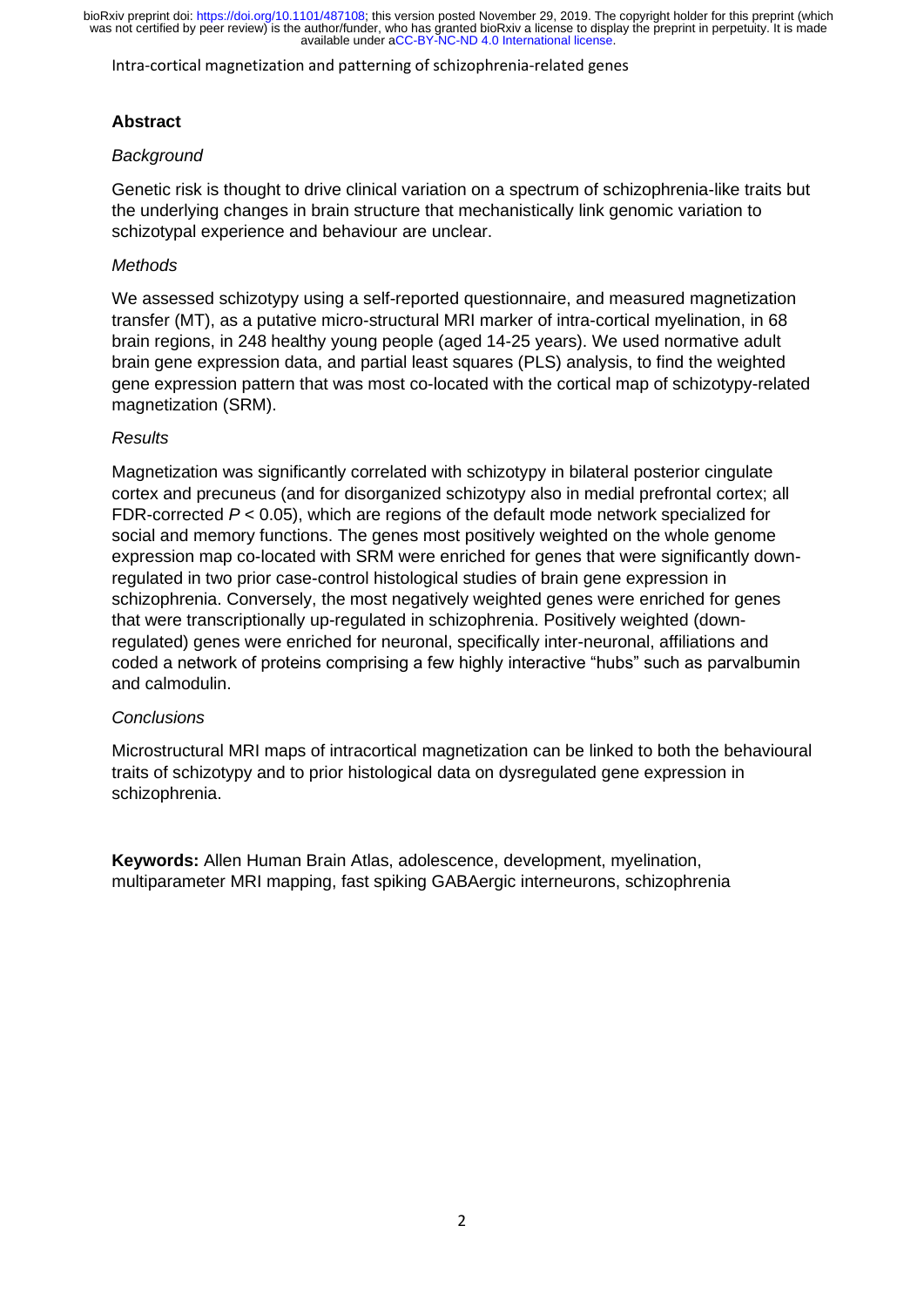Intra-cortical magnetization and patterning of schizophrenia-related genes

# **Introduction**

The genetic architecture of schizophrenia spectrum disorders assumes many independent allelic variations, each of small effect, contributing to the probability of diagnosis. Individuals with the greatest accumulation of genetic risk have the more severe psychotic disorder; individuals with a lower genetic risk may have less severe, non-psychotic schizotypal personality disorder (1), characterized by social eccentricity and unusual beliefs (2). The genetic risk for schizophrenia has been resolved more clearly by recent genome-wide association studies (3, 4) and by post-mortem human brain transcriptional studies (3, 5). However, it remains unclear how expression of these schizophrenia-related genes might be related to neuroimaging markers of schizophrenia spectrum disorders.

Macro-structural magnetic resonance imaging (MRI) studies – which measure anatomical parameters like cortical thickness – have collectively provided robust evidence for reduced volume or thickness in a network of inter-connected cortical areas in patients with schizophrenia (6). There have been fewer MRI studies of schizotypy and the pattern of macro-structural results has not been consistent, perhaps reflecting their relatively small sample sizes (**Table 1**).

Micro-structural MRI provides information about the composition of tissue within a voxel (7). For example, magnetization transfer (MT) images (8), and "myelin maps" derived from the ratio of conventional T1- and T2-weighted images (T1w/T2w) (9), are sensitive to the proportion of fatty brain tissue represented by each voxel which, according to histological studies on animal models, is related to myelin content (10–13). MT maps have been used as markers of myelination, in white matter and in cortex (14) in healthy subjects (15) and in demyelinating disorders such as multiple sclerosis (16–18). Schizophrenia has been associated with reduced MT in frontal, temporal and insular cortex (19–26) and the cortical expression of schizophrenia-related genes was (negatively) correlated with T1w/T2w maps (27).

In this context, we measured schizotypy, using the Schizotypal Personality Questionnaire (SPQ), and magnetization transfer (MT), using a multiparameter MRI scanning procedure, in a sample of 248 healthy young people (14-25 years) (**Table S1**). We tested three key hypotheses in a logical sequence. (*i*) that intra-cortical MT was correlated with SPQ total score (and subscale scores), (*ii*) that the cortical pattern of schizotypy-related magnetization was co-located with a cortical map of weighted whole genome expression, and (*iii*) that the gene transcripts most strongly coupled to schizotypy-related magnetization were enriched for genes that were transcriptionally dysregulated in histological case-control studies of schizophrenia.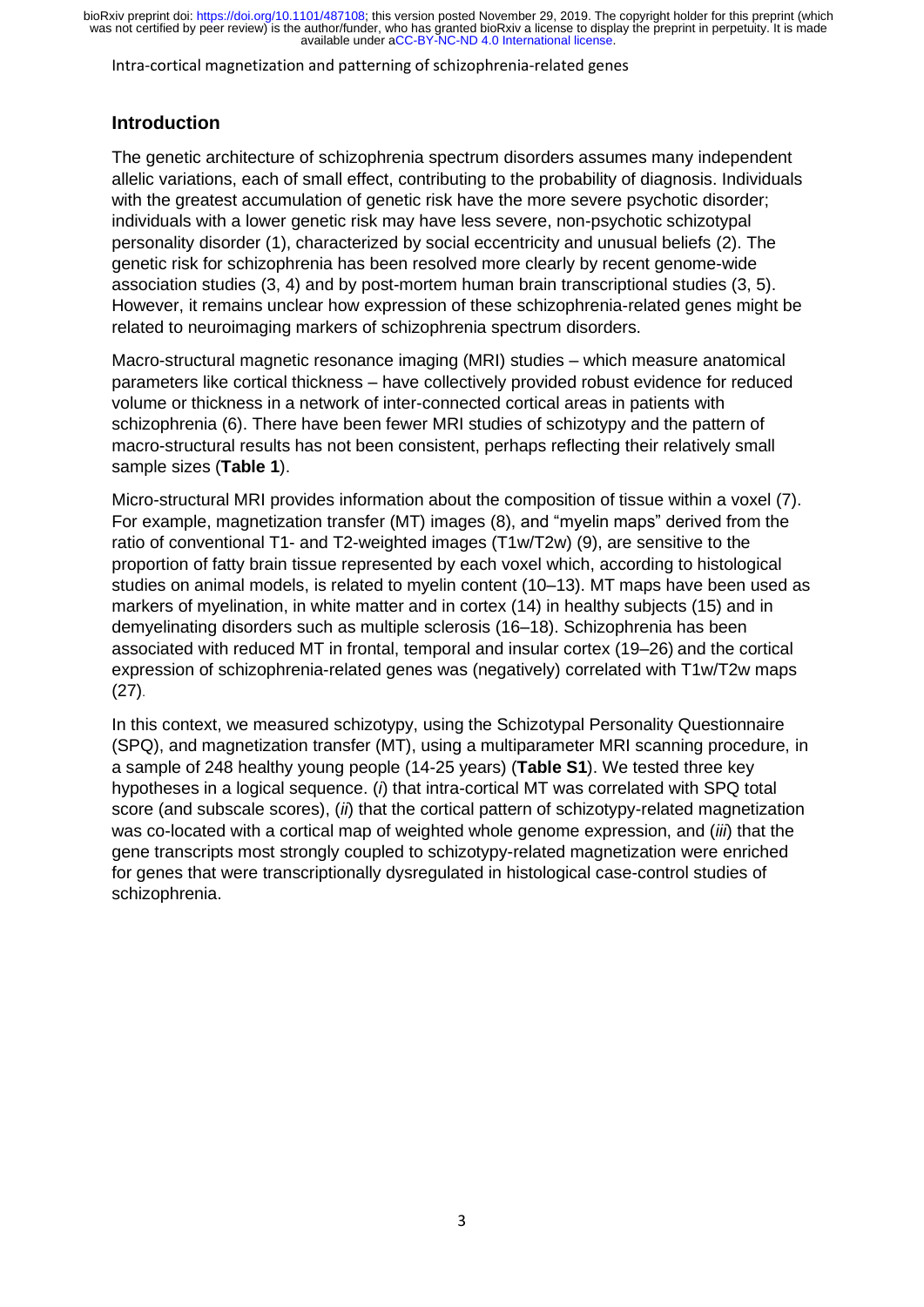Intra-cortical magnetization and patterning of schizophrenia-related genes

# **Methods**

#### *Sample*

2135 healthy young people, aged 14-25 years, were recruited from schools, colleges, NHS primary care services and direct advertisement in north London and Cambridgeshire, UK. This primary cohort was stratified into 5 contiguous age-related strata, balanced for sex and ethnicity (28). A secondary cohort of N=297 was recruited by randomly sub-sampling the primary cohort so that ~60 participants were assigned to each of the same age-related strata, balanced for sex and ethnicity, as in the primary cohort. Participants were excluded if they had a current or past history of clinical treatment for a psychiatric disorder, drug or alcohol dependence, neurological disorder including epilepsy, head injury causing loss of consciousness, or learning disability; see **Supplemental Information** (SI) for details.

Written informed consent was provided by all participants as well as written parental assent for participants less than 16 years old. The study was approved by the National Research Ethics Service and conducted in accordance with National Health Service research governance standards.

#### *Schizotypy assessment*

The Schizotypal Personality Questionnaire (SPQ) (29) is a self-report scale, comprising 74 dichotomous items that are grouped on 9 subscales, measuring the complex trait of schizotypy. Participants completed the SPQ on two assessments, separated by 6-18 months, so that trait-like scores on total and subscale SPQ metrics could be estimated by the number of questionnaire items positively endorsed by each participant on average over time.

# *MRI data acquisition*

Structural MRI scans were acquired on one of three identical 3T MRI systems in London or Cambridge, UK (Magnetom TIM Trio, Siemens Healthcare, Erlangen, Germany; VB17 software version). The multi-parametric mapping (MPM) protocol (8) yielded 3 multi-echo fast low angle shot (FLASH) scans with variable excitation flip angles. By appropriate choice of repetition time (TR) and flip angle α, acquisitions were predominantly weighted by T1 (TR=18.7ms,  $\alpha$ =20°), proton density (PD), or magnetization transfer (MT) (TR=23.7ms,  $\alpha$ =6°). Other acquisition parameters were: 1 mm<sup>3</sup> voxel resolution, 176 sagittal slices and field of view (FOV) =  $256 \times 240$  mm. A pilot study demonstrated satisfactory levels of between-site reliability in MPM data acquisition (8). MT images (15) and T1 images (30, 31) from this sample have been previously reported.

# *MRI reconstruction, cortical parcellation and estimation of schizotypy-related magnetization*

We used a standard automated processing pipeline for skull stripping, tissue classification, surface extraction and cortical parcellation [\(http://surfer.nmr.mgn.harvard.edu\)](http://surfer.nmr.mgn.harvard.edu/) applied to longitudinal relaxation rate (R1) maps (R1=1/T1). Expert visual QC ensured accurate segmentation of pial and grey/white matter boundaries. Regional MT values were estimated at each of 68 cortical regions for each subject, resulting in a (248 x 68) regional MT data matrix. The Euler number for the R1 images was calculated as a proxy measure of image quality in the simultaneously acquired MT images (32).

A simple linear model of age-related change in MT was used to estimate two key parameters for each region: baseline MT at 14 years  $(MT_{14})$ , and age-related rate of change in the period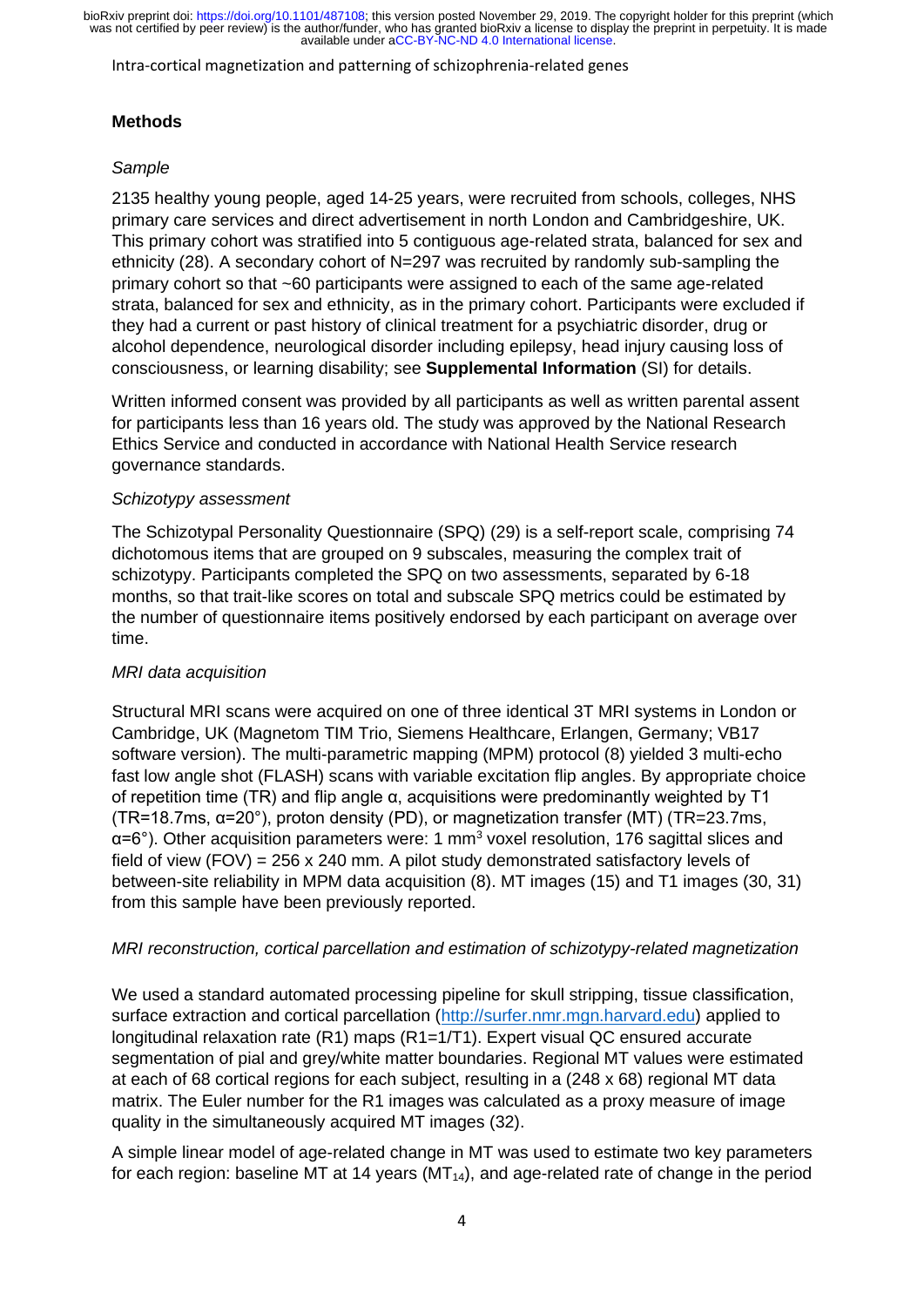#### Intra-cortical magnetization and patterning of schizophrenia-related genes

from 14 to 24 years old (ΔMT) (15). For the principal analyses, effects of age on MT were controlled by regression before estimating the correlation of the age-corrected MT residuals with total SPQ. The Kolmogorov-Smirnov normality test was used to determine the appropriate correlation estimator (Pearson's or Spearman's).

# *Estimation of regional gene expression*

We used the Allen Human Brain Atlas (AHBA), a whole genome expression atlas of the adult human brain created by the Allen Institute for Brain Sciences using six donors aged 24-57 years [\(http://human.brain-map.org\)](http://human.brain-map.org/) (33). Probe-to-gene and sample-to-region mapping strategies can have a major impact on regional gene expression estimation (34). Here we used the genome assembly hg19 [\(http://sourceforge.net/projects/reannotator/;](http://sourceforge.net/projects/reannotator/) (35)) to reannotate the probe sequences into genes (36). When genes were mapped by multiple cRNA hybridization probes, the probe showing highest average expression across samples was selected (37). MRI images of the AHBA donors were parcellated using the Desikan-Killiany atlas and each cortical tissue sample was assigned to an anatomical structure. Regional expression levels were compiled to form a  $(68 \times 20, 647)$  regional transcription matrix (38); see **SI**.

#### *Schizotypy-related magnetization and human brain gene expression*

We used partial least squares (PLS) to analyse covariation between SRM and gene expression because it is technically well-suited to the high collinearity of the gene expression data (39, 40); and because PLS and the related multivariate method of canonical correlation analysis (CCA) have been extensively developed and used for neuroimaging and transcriptional data analysis (41–44). Specifically, we used PLS to analyse the relationship between the vector of 68 regional measures of SRM and the  $(68 \times 20.647)$  matrix of 68 regional mRNA measurements for 20,647 genes (44). The first PLS component (PLS1) was defined as the weighted sum of whole genome expression that was most strongly correlated, or most closely co-located, with the anatomical map of SRM. Permutation testing based on spherical rotations or "spins" of the spatially correlated SRM map was used to test the null hypothesis that PLS1 explained no more covariance between SRM and whole genome expression than expected by chance  $(P_{\text{spin}})$  (31). Bootstrapping was used to estimate the variability of each gene's positive or negative weight on PLS1 and we tested the null hypothesis of zero weight for each gene with false discovery rate (FDR) of 5% (42). The set of genes that were significantly (positively or negatively) weighted on PLS1 was called the SRM gene list or set.

# *Enrichment analysis*

We assigned a cellular affiliation score to each gene in the SRM gene list according to prior criteria for four cell types: neuron, astrocyte, microglia or oligodendroglia (45); and for a more fine-grained set of cell types (46) (**Table S2**). We used a data resampling procedure to test the null hypothesis that SRM genes were randomly assigned to different cell types.

We used two lists of genes that were differentially expressed, or transcriptionally dysregulated, in post-mortem brain tissue measurements of mRNA from case-control studies of schizophrenia: (*i*) the list of genes reported by Gandal *et al* (2018) as up-regulated (845) or down-regulated (1175) in prefrontal and parietal brain regions in schizophrenia (N=159); and (*ii*) the list of genes reported by Fromer *et al.* (2016) as up-regulated (304) or downregulated (345) in the dorsolateral prefrontal cortex in schizophrenia (N=258). The two gene lists were partially overlapping **(Table S3)** and differential expression of all genes subsumed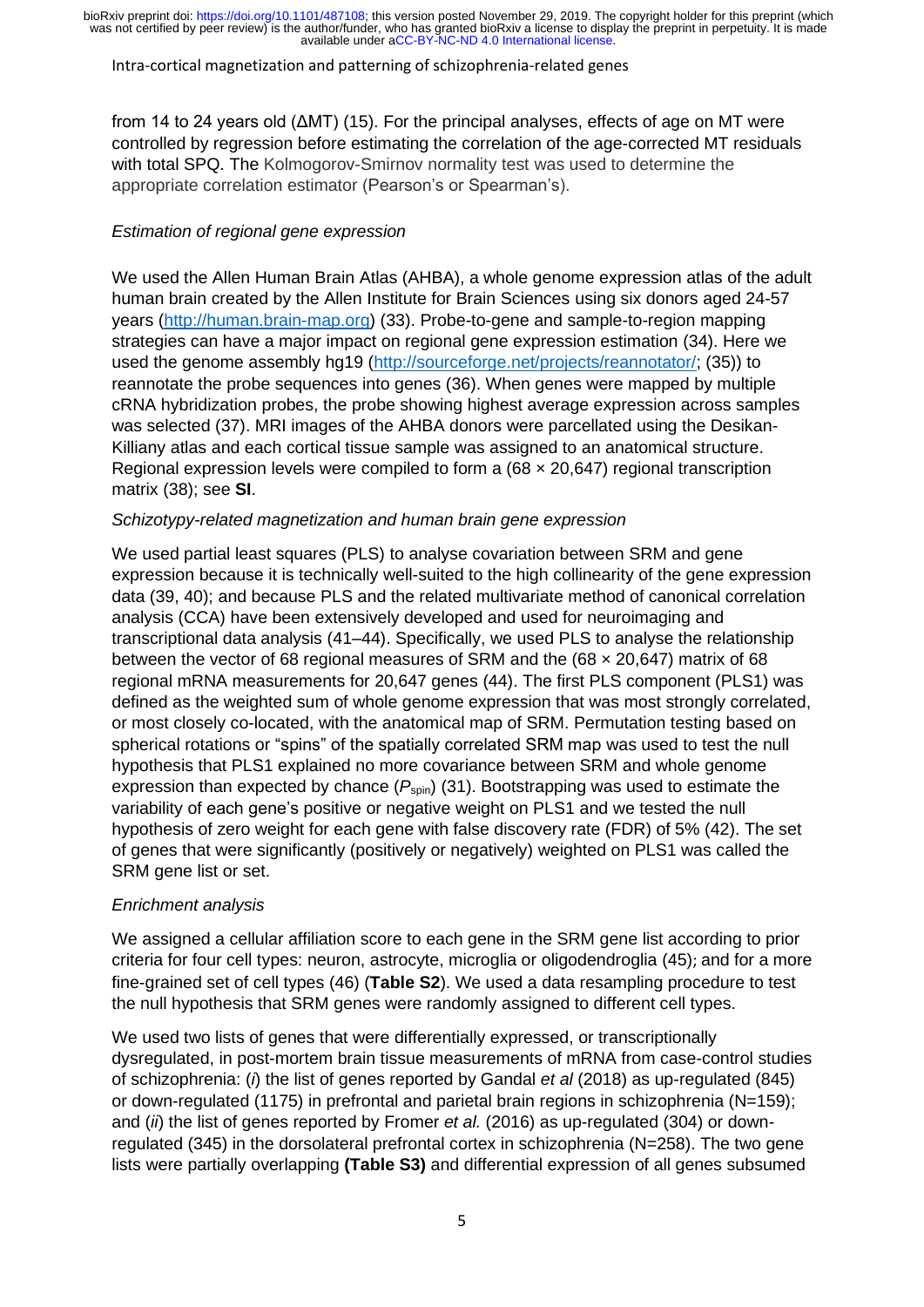Intra-cortical magnetization and patterning of schizophrenia-related genes

by the union of the two lists was strongly correlated between studies ( $\rho$  = 0.76,  $P$  < 10<sup>-129</sup>, **Figure S1**).

We used repeated random re-labelling of genes to test the null hypothesis that the SRM gene list included no more schizophrenia-related genes than expected by chance. We also applied the same resampling procedures to comparable prior data on differential gene expression from case-control studies of inflammatory bowel disease (IBD), bipolar disorder (BPD), major depressive disorder (MDD), and autism spectrum disorder (ASD) (Gandal et al., 2018).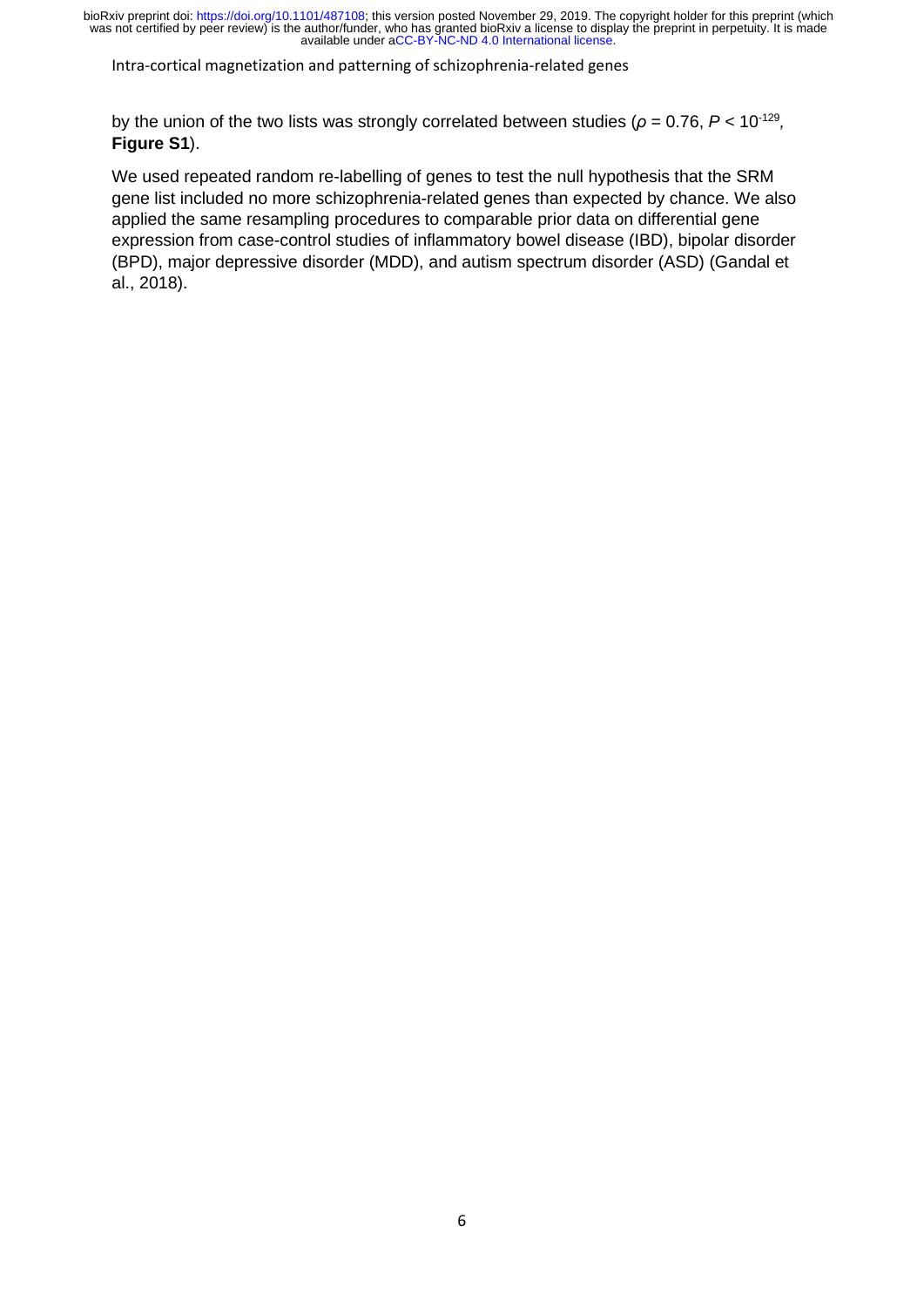Intra-cortical magnetization and patterning of schizophrenia-related genes

# **Results**

#### *Sample characteristics*

After quality control checks, complete, evaluable MRI and behavioural data were available for analysis on 248 participants: age  $19.11 \pm 2.93$  years [mean  $\pm$  standard deviation]; 123 (50%) female; 213 (86%) right-handed; IQ = 112.0 ±10.5; 214 (86%) white Caucasian, 10 Asian, 4 Black / African / Caribbean, 17 mixed, and 3 other ethnic groups (see **Table S1** for details).

#### *Schizotypy and magnetization transfer*

Schizotypal personality scores in this healthy (non-psychotic) sample followed a positively skewed distribution (mean  $= 0.23$ , median  $= 0.20$ ) that was normalized by square root transformation prior to statistical analysis. There was no significant effect of age  $(R^2 < 10^{-3},$ *P*=0.69; **Figure S2**), gender  $(R^2 < 10^{-3})$ ; *P*=0.77) or age-by-gender  $(R^2 < 10^{-3})$ ; *P*=0.82) on SPQ total score or subscale scores.

Total SPQ score was modestly positively correlated with global magnetization transfer, estimated as the average MT over all 68 regions ( $R^2$  = 0.02;  $P$  = 0.015; **Figure S3**). Total SPQ was significantly correlated with age-corrected regional MT in 4 out of 68 regions individually tested (*R <sup>2</sup>* > 0.04, *P* < 0.05, FDR corrected; **Figure 1A**, **Figure 1B** and **Table S4)**: the left isthmus cingulate, left posterior cingulate, left precuneus and right isthmus cingulate. These medial posterior cortical regions had high MT signals at age 14 ( $MT<sub>14</sub>$ ) and relatively slow rates of increase in MT over the period 14-25 years ( $\triangle$ MT) (**Figure 1C**).

We used prior fMRI data to identify experimental task conditions that were most robustly associated with functional activation of these areas of significant schizotypy-related magnetization [\(http://neurosynth.org;](http://neurosynth.org/) (47)): memory, social cognition or theory of mind, and executive functions (**Figure 1D**). The posterior cingulate and medial parietal cortical areas of significant SRM were also enriched for default mode network-related terms in ontological analysis of prior fMRI data (47).

# *Sensitivity analyses of schizotypy-related magnetization*

We used a linear model to control the association between SPQ and MT for the potentially confounding effects of age, gender, site, socio-economic status and total brain volume (**Figure S4),** and robust estimators to mitigate the influence of the small number of high SPQ scores on the estimation of SRM (**Figure S5)**. In both cases, the key results were conserved: namely, significant SRM in DMN areas and significant correlations between PLS1 weights and differential gene expression in schizophrenia. We also noted a negative correlation between Euler number and global MT, indicating reduced MT in a minority of poor quality images (*ρ* = -0.14, *P* = 0.03). When we excluded the 10% of participants with poorest image quality, the correlation between Euler number and MT was no longer significant ( $\rho$  = 0.04,  $P$  = 0.11) but the key results were conserved (**Figure S6).** 

Schizotypy is a complex trait comprising multiple dimensions of cognition, emotion and behaviour. In addition to the principal analysis of total SPQ, we also considered two possible decompositions of the schizotypal trait. Nine subscales of the SPQ defined by (29) were positively correlated with regional MT but these associations were less robust than for total SPQ (**Figure S7)**. All three factors of schizotypy defined by (48), i.e., positive, negative and disorganised dimensions, were positively correlated with MT. The correlation between disorganised schizotypy and MT was strongest and statistically significant controlling for multiple comparisons (**Figure 1E and Figure S8**).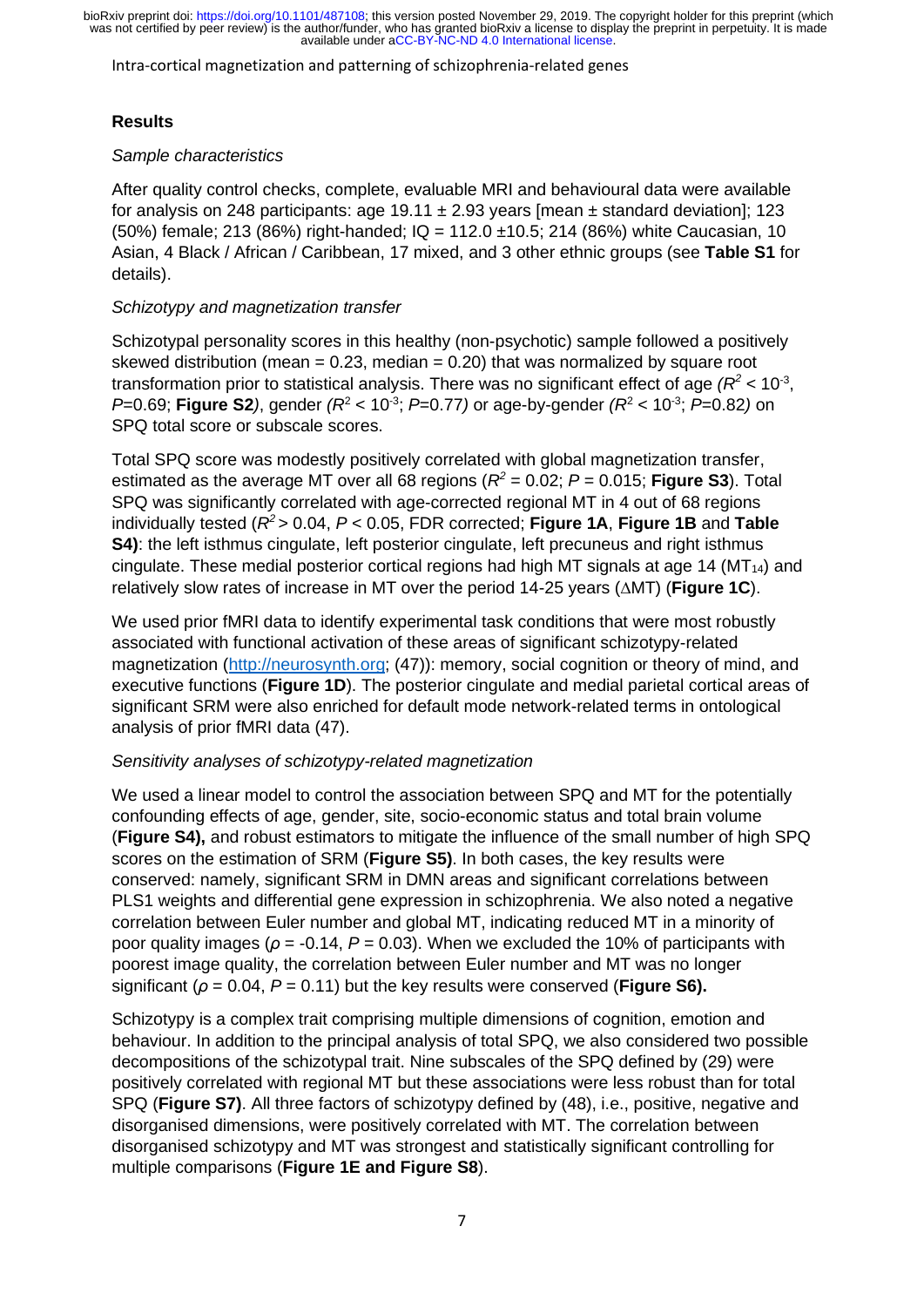#### Intra-cortical magnetization and patterning of schizophrenia-related genes

We also measured cortical thickness (CT) for each of the same 68 regions, using R1 images collected as part of the same MRI sequence used to measure MT. SPQ scores were negatively correlated with cortical thickness in some regions but the associations between schizotypy and CT were not significant when corrected for multiple tests (**Figure S9)**.

#### *Schizotypy-related magnetization and gene expression*

The first partial least squares component (PLS1) defined a weighted sum of whole genome expression that accounted for ~40% of the cortical patterning of schizotypy-related magnetization, significantly more than expected by chance ( $P_{\text{spin}}$ =0.027; **Figure 2A**).

Multiple univariate *Z*-tests were used to test the set of null hypotheses that the weight of each gene on PLS1 was zero. We found that this null hypothesis was refuted for 1,932 positively-weighted genes and for 2,153 negatively-weighted genes (*P* < 0.05, FDR corrected for whole genome testing at 20,647 genes; **Figure 2B**). Positively-weighted genes were normally over-expressed, and negatively-weighted genes were normally underexpressed, in cortical areas with high schizotypy-related magnetization. These 4,085 genes constituted the schizotypy-related magnetization (SRM) gene list.

#### *Functional and schizophrenia-related enrichment of schizotypy-related magnetization genes*

The SRM gene list was tested for enrichment by genes characteristic of specific cell types using two sets of prior criteria (45, 46). Positively-weighted SRM genes were enriched for neuronal affiliation (45) (permutation test,  $P < 10^{-4}$ ) and, more specifically, for genes differentially expressed in fast-spiking parvalbumin-positive inhibitory interneurons (46) (**Table S2**; permutation test, FDR-corrected *P* < 0.01). Negatively-weighted SRM genes were enriched for astrocytes, microglia and neuronal affiliation (45, 46) (permutation tests, all P < 10-4 ) (**Figure 2B).**

The positive or negative weighting of each SRM gene was strongly related to its differential expression in two post-mortem studies of schizophrenia (49). Positively-weighted SRM genes were enriched for genes that were significantly down-regulated in both studies (**Table S5**); but not for significantly up-regulated genes in either study. Additionally, positivelyweighted SRM genes were also enriched for genes previously associated with white-matter connectivity differences in schizophrenia described by (58) (**Figure S10**). In contrast, negatively-weighted SRM genes were enriched for genes that were significantly upregulated in both studies (permutation tests, all *P* < 10-4 ) (**Figure 2B**) (**Table S6**); but not for significantly down-regulated genes.

Convergently, there was a significant negative correlation (Spearman's  $\rho = -0.16$ ,  $P < 10^{-6}$ ) between the PLS1 weights of all genes in the genome and the differential expression values reported for all genes by Gandal et al (2018) and Fromer et al. (2016) (**Figure 3A**). PLS1 gene weights were not correlated with differential expression in inflammatory bowel disease or major depressive disorder; however, they were negatively correlated with differential expression in bipolar disorder and autism spectrum disorder (**Figure 3B**).

We analysed the network of known protein-protein interactions (PPI) (STRING (50); [http://string-db.org\)](http://string-db.org/) between proteins coded by the 213 genes that were significantly downregulated in schizophrenia (Gandal *et al* 2018) and significantly positively-weighted in the PLS analysis of schizotypy-related magnetization (**Table S5**). There were significantly more interactions (edges) between proteins coded by these genes than expected by chance (**Figure 4 and S11**; permutation test, *P*<10-5 ). Topologically, the network comprised several clusters of densely interconnected and functionally specialised proteins. The biggest cluster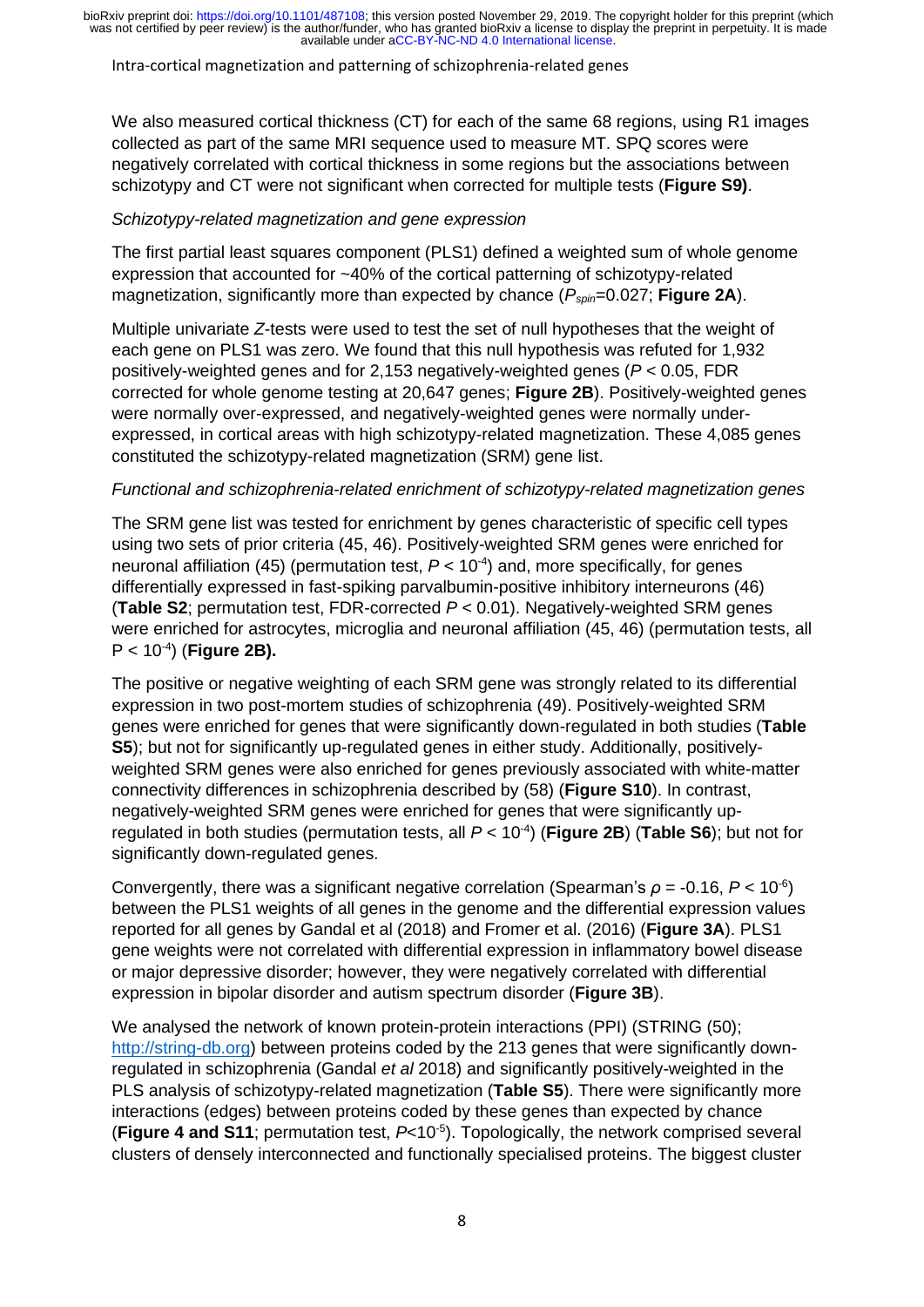Intra-cortical magnetization and patterning of schizophrenia-related genes

was enriched for synaptic terms and centred around highly connected "hub" proteins (**Figure 4**).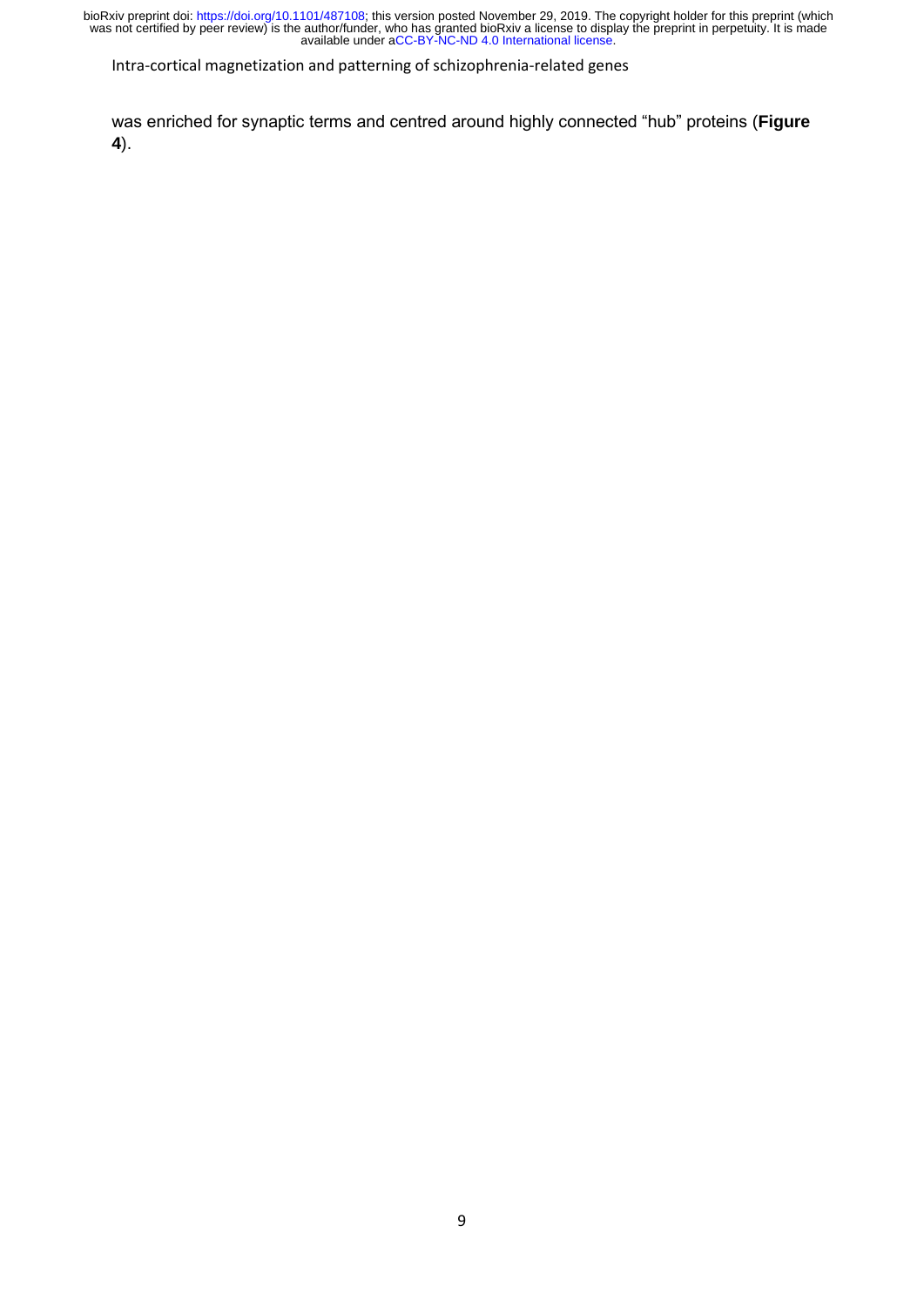Intra-cortical magnetization and patterning of schizophrenia-related genes

#### **Discussion**

Schizotypy was associated with intra-cortical magnetization of posterior cortical regions of the default mode network and co-located with a normative cortical pattern of weighted whole genome expression. The gene transcripts most strongly weighted in association with this MRI map of schizotypy-related magnetization (SRM) were significantly enriched for genes specifically expressed by neuronal and glial cells, especially parvalbumin-positive interneurons, and for genes that were transcriptionally dysregulated in two prior post-mortem studies of schizophrenia.

#### *Magnetization, intra-cortical myelination and schizotypy*

Magnetization transfer is a micro-structural MRI measurement that is sensitive to the ratio of fatty and watery tissue represented by each voxel and, in the brain, most of the fat is myelin. Intra-cortical myelination, especially of the deeper layers of cortex, has been recognised since seminal cytoarchitectonic and myeloarchitectonic studies in the early  $20<sup>th</sup>$  century (14). MT images represent a stark contrast between the cortex and the central white matter as well as more nuanced variations across different cortical areas and layers (51). Histological measurements of myelin were positively correlated with MRI measurements of MT in postmortem brains (52). Intra-cortical measurements of MT in humans have been validated as micro-structural MRI markers of myelination in healthy volunteers (53) and in patients with multiple sclerosis (54).

One plausible interpretation of schizotypy-related magnetization, therefore, is as a proxy marker for a biological state of schizotypy-related myelination. On this assumption, the results are open to further interpretation at a cellular level. For example, greater "myelination" could imply a greater density of myelinated neurons per voxel (a neuronal process), or a greater density of myelin per neuron (an oligodendroglial process), or some combination of these and other cellular parameters. The data available to us did not allow direct resolution of the relationships between schizotypy-related magnetization and myelination. Instead, we used open data on human brain gene expression (N=6, mean age = 42.5 years) to explore these questions more indirectly.

The adult brain gene expression profile that was most closely co-located with the adolescent brain map of SRM (N=248, mean age = 19) was enriched for neuronal, but not oligodendroglial, affiliations. This pattern of results arguably favours the interpretation that higher MT indicates a greater density of myelinated neurons per voxel, rather than a greater density of myelin per neuron, in people with higher schizotypy scores. However, the 20+ year age gap between the MRI measurements and the mRNA measurements precludes definitive resolution of these and other possible cellular interpretations of schizotypy-related magnetization. Although the SRM gene set is not known to demonstrate major developmental changes in expression after childhood (**Figure S12)**, in future it will be important to co-locate MT phenotypes in children and young people (and animal models) with more precisely age-matched data on brain gene expression and histology.

The macroscopic medial posterior cortical areas where MT was most strongly correlated with schizotypy in general – total SPQ - are key components of the default mode network (as defined by functional MRI studies (55)) and specialised for memory, social cognitive and theory-of-mind functions that are known to be abnormal in patients with schizophrenia (56). Interestingly, the schizotypal factor of disorganization was also correlated with MT in medial prefrontal cortical areas that also form part of the DMN. All these regions had high levels of magnetization at the age of 14 years and no significant subsequent change in magnetization over the period 14-25 years. This contrasts with areas of lateral association cortex, which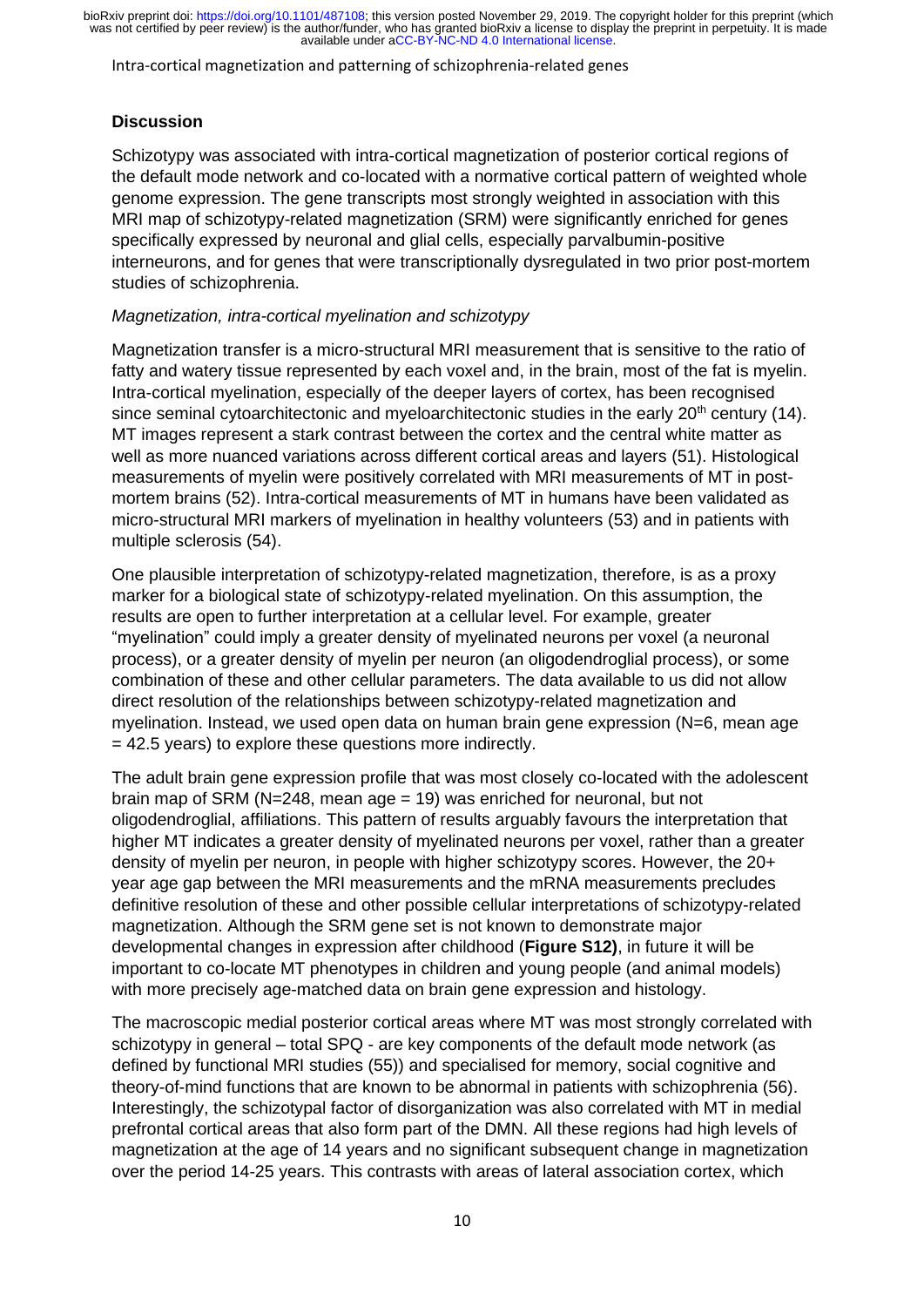Intra-cortical magnetization and patterning of schizophrenia-related genes

have a low level of MT at 14 years but significant increase in MT over the course of adolescence (15). We can infer that these medial posterior cortical areas matured as part of a pre-adolescent wave of cortical development (57), which would be compatible with the stable, trait-like properties of schizotypal personality in these data and in other studies of adolescents and adults.

#### *Cortical gene expression, schizotypy-related myelination and schizophrenia*

We wanted to identify which genes in the whole genome had a cortical expression pattern that was most similar to the cortical map of schizotypy-related magnetization. A large number (>20,000) of non-independent statistical tests would be entailed in testing the association between each transcript's spatially correlated cortical expression map and the cortical map of SRM. Therefore we favoured a multivariate approach and used partial least squares to identify a cortical pattern of weighted whole genome expression that was significantly co-located with the SRM map, and to identify which particular gene transcripts were most positively or negatively-weighted.

We found that the positively-weighted genes (1,932) were over-expressed in cortical areas with high levels of SRM; whereas the negatively-weighted genes (2,153) were overexpressed in cortical areas with low levels of SRM. Both positive and negative genes were enriched for neuronal, but not for oligodendroglial, affiliations. Positive genes were specifically enriched for parvalbumin positive inhibitory interneurons; negative genes were enriched for astrocytes and microglia.

We predicted hypothetically that the SRM gene set would be enriched for genes that are known to be transcriptionally dysregulated in schizophrenia. This prediction was supported by convergent results from enrichment analysis using two prior, independently discovered, and partially overlapping lists of genes differentially expressed in post-mortem case-control studies of schizophrenia. In both cases, there were significantly more histologically downregulated genes in the list of positively-weighted SRM genes, and significantly more upregulated genes in the list of negatively-weighted SRM genes, than expected by chance. In other words, genes with reduced brain transcription post-mortem in schizophrenia were normally more highly expressed in cortical areas with higher levels of schizotypy-related magnetization. A subset of the positively-weighted SRM genes has been previously associated with white-matter dysconnectivity in schizophrenia (58), suggesting that schizotypy related magnetization of cortex and schizophrenia-related disruption of central white matter tracts may be different imaging phenotypes related to expression of genes in common.

The sub-set of 213 SRM positive genes that were also significantly down-regulated in one or both of the prior histological studies coded for a protein-protein interaction (PPI) network comprising a small number of highly-connected hub proteins (ACTN4, CAMK2G, PPP3CC and PVALB), each hub having up to 14 known biochemical interactions with other proteins in the network. Calcium/calmodulin dependent protein kinase II gamma (CAMK2G) is one of a family of serine/threonine kinases that mediate many of the second messenger effects of Ca<sup>2+</sup> that are crucial for plasticity at glutamatergic synapses. Parvalbumin (PVALB) is a calcium-binding albumin protein that is expressed particularly by the fast-spiking class of GABAergic interneurons that has been strongly implicated in the pathogenesis of schizophrenia (59) (**Figure 4**).

We found that the SRM gene list was also enriched by genes differentially expressed in autism spectrum and bipolar disorders (ASD and BPD). These results are consistent with the post mortem evidence (5) that the differential gene expression profile of schizophrenia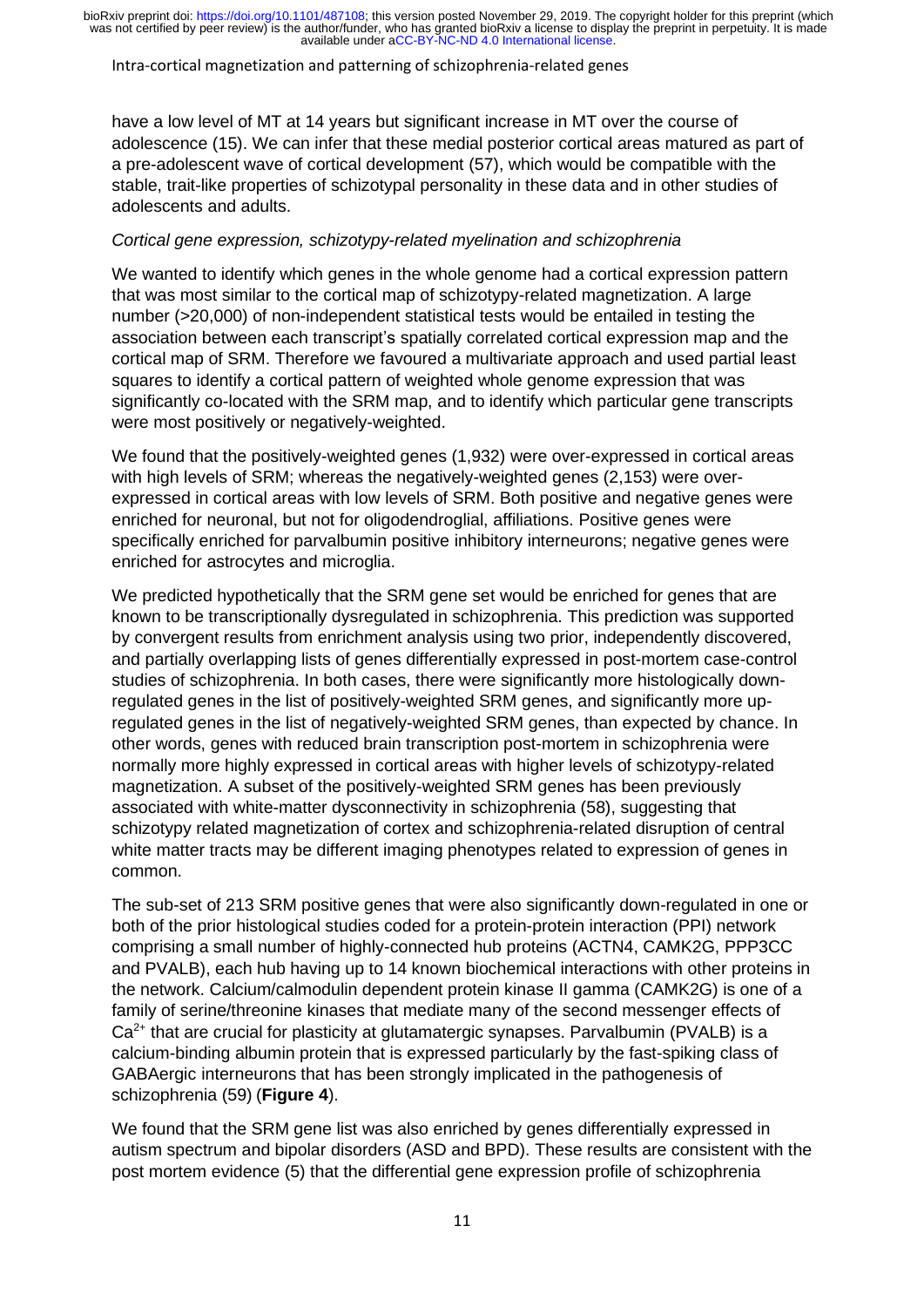#### Intra-cortical magnetization and patterning of schizophrenia-related genes

(compared to healthy controls) is strongly correlated with the case-control differences of transcription in BPD and ASD (*ρ* > 0.45, *P* < 0.001). They are also consistent with clinical evidence that ASD and BPD are both associated with increased schizotypal traits (60, 61).

#### *Methodological issues*

The brain tissue samples used for RNA sequencing in the AHBA were not homogeneously distributed across the cortex, so estimates of regional expression are based on different numbers of experimental measurements in each of the 68 regions. The case-control differences in frontal or parietal lobar gene transcription reported by Gandal et al (2018) and Fromer et al (2016), although based on a relatively large number of patients, are not as precisely localised or representative of the whole brain as the AHBA and MRI data. This study has a considerably larger sample size than any previously reported MRI study of schizotypy, and it is the first to evaluate a micro-structural MRI marker, which was more strongly related to schizotypy than the more conventional macro-structural MRI marker of cortical thickness. Nonetheless, it is theoretically surprising that there was limited evidence for significant schizotypy-related magnetization of frontal and lateral temporal cortex (although magnetization of medial prefrontal cortex was significantly associated with the disorganized component of schizotypy; **Figure 1E**), possibly reflecting limited statistical power. The SPQ is a self-report questionnaire measure of schizotypy; more refined and objective assessments of schizotypal traits would likely add value to future studies.

#### *Conclusions*

Overall, these correlational results do not unambiguously resolve questions of causality but they are consistent with the interpretation that schizotypy-related magnetization, putatively an imaging marker of intra-cortical density of myelinated neurons, represents cellular processes determined in part by transcription of genes related to schizophrenia and other neuropsychiatric disorders.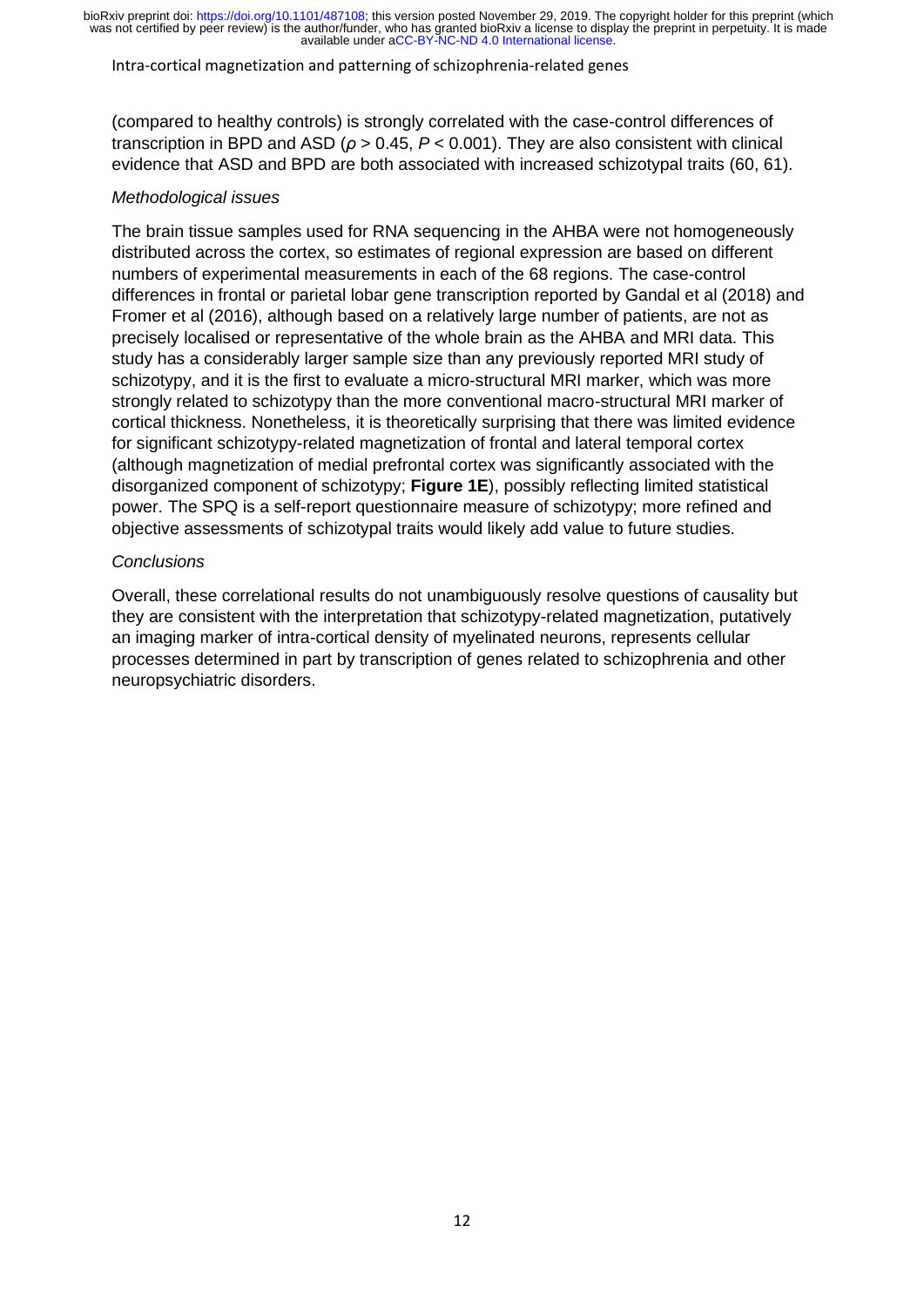Intra-cortical magnetization and patterning of schizophrenia-related genes

# **CONFLICTS OF INTEREST**

None.

#### **FUNDING**

This work was supported by a strategic award from the Wellcome Trust to the University of Cambridge and University College London: the Neuroscience in Psychiatry Network (NSPN). Additional support was provided by the NIHR Cambridge Biomedical Research Centre. R.R.G was funded by the NSPN and the Guarantors of Brain. P.E.V. was supported by an MQ fellowship (MQF17\_24) and is a Fellow of the Alan Turing Institute funded under the EPSRC grant EP/N510129/1. J.S. was supported by the NIH Oxford-Cambridge Scholars' Program. ETB is an NIHR Senior Investigator.

#### **ACKNOWLEDGEMENTS**

We thank the Allen Brain Institute for access to human brain gene expression data, as well as all the members of the NSPN consortium for data collection, storage and preprocessing: Edward Bullmore (Chief Investigator), Raymond Dolan, Ian Goodyer, Peter Fonagy, Peter Jones, Matilde Vaghi, Michael Moutoussis, Tobias Hauser, Sharon Neufeld, Michelle St Clair, Petra Vértes, Kirstie Whitaker, Rafael Romero-Garcia, Becky Inkster, Gita Prabhu, Cinly Ooi, Umar Toseeb, Barry Widmer, Junaid Bhatti, Laura Villis, Ayesha Alrumaithi, Sarah Birt, Aislinn Bowler, Kalia Cleridou, Hina Dadabhoy, Emma Davies, Ashlyn Firkins, Sian Granville, Elizabeth Harding, Alexandra Hopkins, Daniel Isaacs, Janchai King, Danae Kokorikou, Christina Maurice, Cleo McIntosh, Jessica Memarzia, Harriet Mills, Ciara O'Donnell, Sara Pantaleone, Jenny Scott, Pasco Fearon, Anne-Laura van Harmelen and Rogier Kievit. A previous version of this paper was posted on bioRxiv: **https://www.biorxiv.org/content/10.1101/487108v1**

# **DATA and CODE SHARING**

# **Data**

Regional magnetisation transfer (MT) for 68 cortical regions, schizotypy scores, age, gender, socio-economic status, scanning site, total brain volume and Euler values, for N=248, are available at: [https://github.com/RafaelRomeroGarcia/Schizotypy\\_MT\\_geneExp.](https://github.com/RafaelRomeroGarcia/Schizotypy_MT_geneExp)

# **Code**

Cortical parcellation of gene expression maps to estimate regional mean gene expression (62): [\(https://github.com/RafaelRomeroGarcia/geneExpression\\_Repository\)](https://github.com/RafaelRomeroGarcia/geneExpression_Repository)

Generate null-models that preserve the spatial contiguity of cortical regions for permutation testing (31): [https://github.com/frantisekvasa/rotate\\_parcellation](https://github.com/frantisekvasa/rotate_parcellation)

PLS analysis and bootstrapping to estimate PLS weights (15): [https://github.com/KirstieJane/NSPN\\_WhitakerVertes\\_PNAS2016/tree/master/SCRIPTS](https://github.com/KirstieJane/NSPN_WhitakerVertes_PNAS2016/tree/master/SCRIPTS)

Generate Figure S1 from raw Gandal (5) and Fromer (49) datasets: [https://github.com/RafaelRomeroGarcia/Schizotypy\\_MT\\_geneExp](https://github.com/RafaelRomeroGarcia/Schizotypy_MT_geneExp)

Mapping regional values to the cortical surface for visualization (BrainsForPublication v0.2.1):<https://doi.org/10.5281/zenodo.1069156>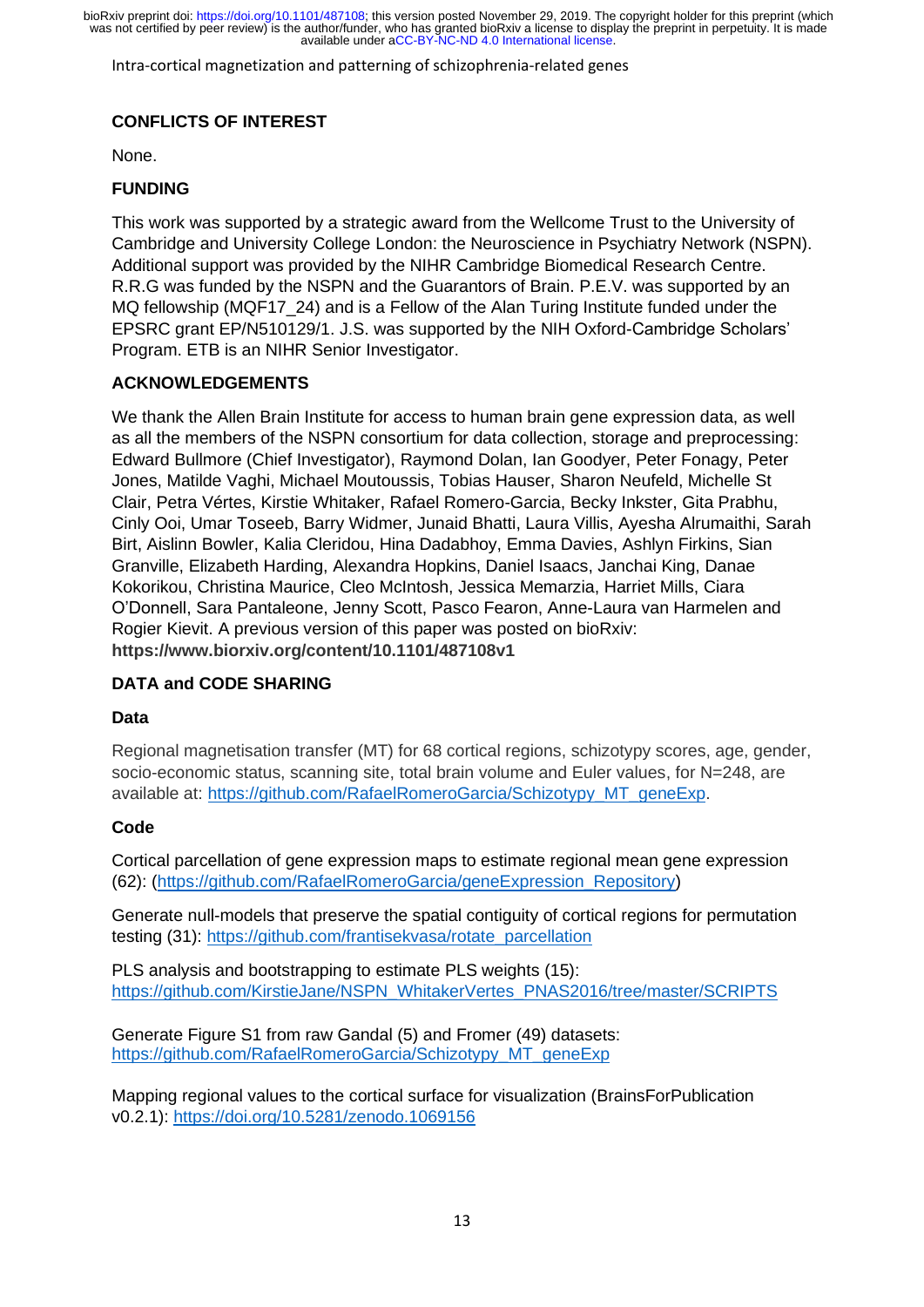Intra-cortical magnetization and patterning of schizophrenia-related genes

# **REFERENCES**

- 1. Walter EE, Fernandez F, Snelling M, Barkus E (2016): Genetic consideration of schizotypal traits: A review. *Front Psychol*. 7:1769.
- 2. Calkins ME, Curtis CE, Grove WM, Iacono WG (2004): Multiple dimensions of schizotypy in first degree biological relatives of schizophrenia patients. *Schizophr Bull*. 30: 317–25.
- 3. Ripke S, Neale BM, Corvin A, Walters JTR, Farh K-H, Holmans P, *et al.* (2014): Biological insights from 108 schizophrenia-associated genetic loci. *Nature*. 511: 421–427.
- 4. International Schizophrenia Consortium, Purcell SSM, Wray NNR, Stone JLJ, Visscher PMP, O'Donovan MMC, *et al.* (2009): Common polygenic variation contributes to risk of schizophrenia and bipolar disorder. *Nature*. 460: 748–52.
- 5. Gandal MJ, Haney JR, Parikshak NN, Leppa V, Ramaswami G, Hartl C, *et al.* (2018): Shared molecular neuropathology across major psychiatric disorders parallels polygenic overlap. *Science (80- )*. 359: 693–697.
- 6. Ehrlich S, Brauns S, Yendiki A, Ho B-C, Calhoun V, Schulz SC, *et al.* (2012): Associations of cortical thickness and cognition in patients with schizophrenia and healthy controls. *Schizophr Bull*. 38: 1050–62.
- 7. Glasser MF, Goyal MS, Preuss TM, Raichle ME, Van Essen DC (2014): Trends and properties of human cerebral cortex: Correlations with cortical myelin content. *Neuroimage*. 93.
- 8. Weiskopf N, Suckling J, Williams G, Correia MM, Inkster B, Tait R, *et al.* (2013): Quantitative multi-parameter mapping of R1, PD(\*), MT, and R2(\*) at 3T: a multi-center validation. *Front Neurosci*. 7: 95.
- 9. Shafee R, Buckner RL, Fischl B (2015): Gray matter myelination of 1555 human brains using partial volume corrected MRI images. *Neuroimage*. 105: 473–485.
- 10. Janve VA, Zu Z, Yao SY, Li K, Zhang FL, Wilson KJ, *et al.* (2013): The radial diffusivity and magnetization transfer pool size ratio are sensitive markers for demyelination in a rat model of type III multiple sclerosis (MS) lesions. *Neuroimage*. 74: 298–305.
- 11. Lehto LJ, Sierra A, Gröhn O (2017): Magnetization transfer SWIFT MRI consistently detects histologically verified myelin loss in the thalamocortical pathway after a traumatic brain injury in rat. *NMR Biomed*. 30. doi: 10.1002/nbm.3678.
- 12. Turati L, Moscatelli M, Mastropietro A, Dowell NG, Zucca I, Erbetta A, *et al.* (2015): In vivo quantitative magnetization transfer imaging correlates with histology during de- and remyelination in cuprizone-treated mice. *NMR Biomed*. 28: 327–337.
- 13. Zaaraoui W, Deloire M, Merle M, Girard C, Raffard G, Biran M, *et al.* (2008): Monitoring demyelination and remyelination by magnetization transfer imaging in the mouse brain at 9.4 T. *Magn Reson Mater Physics, Biol Med*. 21: 357–362.
- 14. Vogt O (1910): Die myeloarchitektonische Felderung des menschlichen Stirnhirns. *J Psychol Neurol*. 15: 221–232.
- 15. Whitaker KJ, Vértes PE, Romero-Garcia R, Váša F, Moutoussis M, Prabhu G, *et al.* (2016): Adolescence is associated with genomically patterned consolidation of the hubs of the human brain connectome. *Proc Natl Acad Sci*. 201601745.
- 16. Samson RS, Cardoso MJ, Muhlert N, Sethi V, Wheeler-Kingshott CAM, Ron M, *et al.* (2014): Investigation of outer cortical magnetisation transfer ratio abnormalities in multiple sclerosis clinical subgroups. *Mult Scler*. 20: 1322–1330.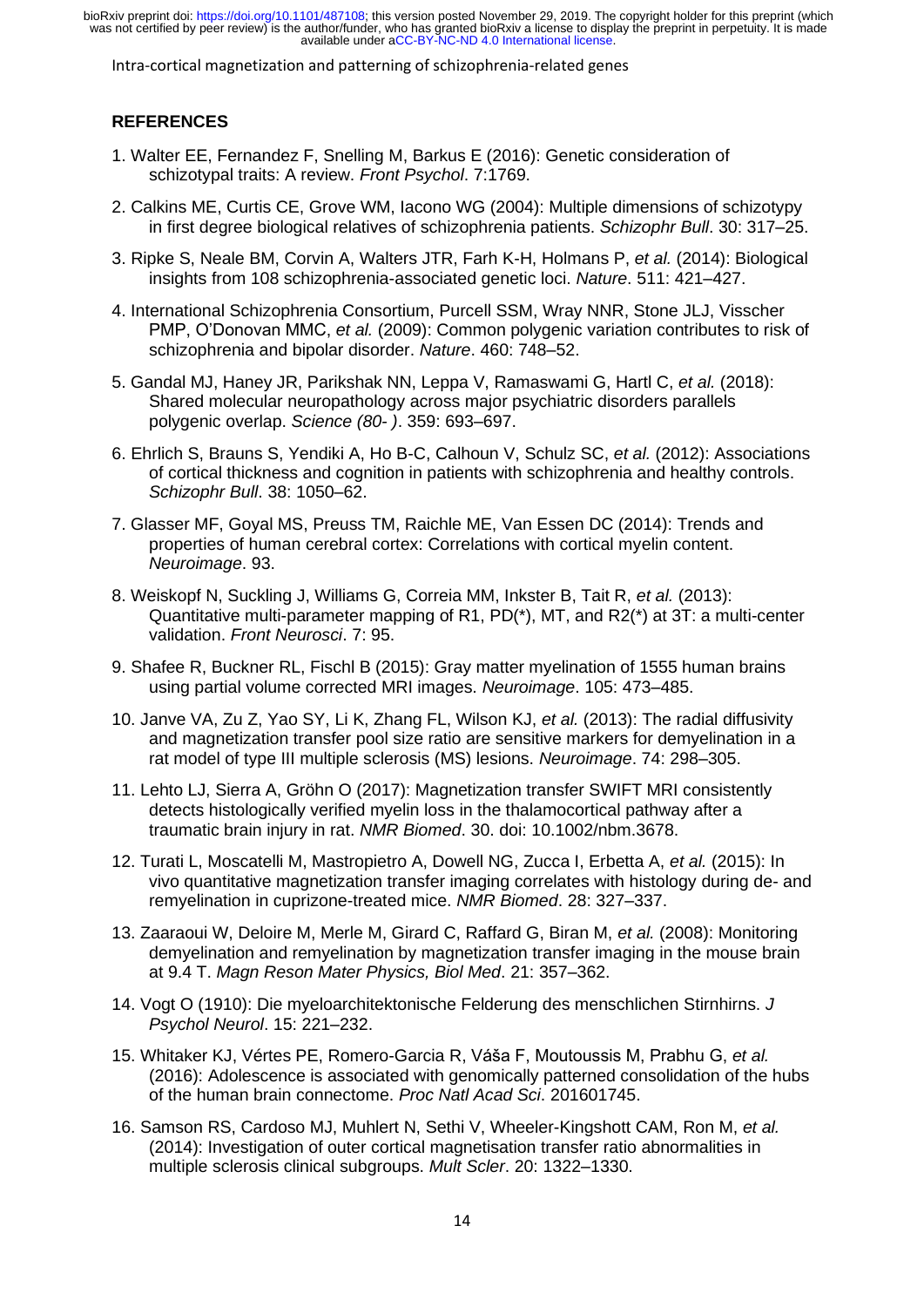Intra-cortical magnetization and patterning of schizophrenia-related genes

- 17. Pardini M, Sudre CH, Prados F, Yaldizli Ö, Sethi V, Muhlert N, *et al.* (2016): Relationship of grey and white matter abnormalities with distance from the surface of the brain in multiple sclerosis. *J Neurol Neurosurg Psychiatry*. 87: 1212–1217.
- 18. Derakhshan M, Caramanos Z, Narayanan S, Arnold DL, Louis Collins D (2014): Surfacebased analysis reveals regions of reduced cortical magnetization transfer ratio in patients with multiple sclerosis: A proposed method for imaging subpial demyelination. *Hum Brain Mapp*. 35: 3402–3413.
- 19. Foong J, Symms MR, Barker GJ, Maier M, Woermann FG, Miller DH, Ron M (2001): Neuropathological abnormalities in schizophrenia: evidence from magnetization transfer imaging. *Brain*. 124: 882–92.
- 20. Bagary MS, Symms MR, Barker GJ, Mutsatsa SH, Joyce EM, Ron MA (2003): Gray and white matter brain abnormalities in first-episode schizophrenia inferred from magnetization transfer imaging. *Arch Gen Psychiatry*. 60: 779–88.
- 21. Du F, Cooper AJ, Thida T, Shinn AK, Cohen BM, Öngür D (2013): Myelin and Axon Abnormalities in Schizophrenia Measured with Magnetic Resonance Imaging Techniques. *Biol Psychiatry*. 74: 451–457.
- 22. Kubicki M, Park H, Westin CF, Nestor PG, Mulkern R V., Maier SE, *et al.* (2005): DTI and MTR abnormalities in schizophrenia: Analysis of white matter integrity. *Neuroimage*. 26: 1109–1118.
- 23. Kubicki M, Westin CF, Frumin M, Ersner-Hershfield H, Jolesz FA, McCarley RW, Shenton ME (2003): DTI and MTR abnormalities in schizophrenia — Voxel wise analysis of white matter integrity. *Schizophr Res*. 60: 199.
- 24. Palaniyappan L, Al-Radaideh A, Mougin O, Gowland P, Liddle PF (2013): Combined white matter imaging suggests myelination defects in visual processing regions in schizophrenia. *Neuropsychopharmacology*. 38: 1808–1815.
- 25. Antosik-Biernacka A, Peuskens H, De Hert M, Peuskens J, Sunaert S, Van Hecke P, Goraj B (2006): Magnetization transfer imaging in chronic schizophrenia. *Med Sci Monit*. 12.
- 26. Wei Y, Collin G, Mandl RCW, Cahn W, Keunen K, Schmidt R, *et al.* (2018): Cortical magnetization transfer abnormalities and connectome dysconnectivity in schizophrenia. *Schizophr Res*. 192: 172–178.
- 27. Burt JB, Demirtaş M, Eckner WJ, Navejar NM, Ji JL, Martin WJ, *et al.* (2018): Hierarchy of transcriptomic specialization across human cortex captured by structural neuroimaging topography. *Nat Neurosci*. 21: 1251–1259.
- 28. Kiddle B, Inkster B, Prabhu G, Moutoussis M, Whitaker KJ, Bullmore ET, *et al.* (2018): Cohort profile: The NSPN 2400 Cohort: A developmental sample supporting the Wellcome Trust Neuro Science in Psychiatry Network. *Int J Epidemiol*. 47: 18–19.
- 29. Raine A (1991): The SPQ: a scale for the assessment of schizotypal personality based on DSM-III-R criteria. *Schizophr Bull*. 17: 555–564.
- 30. Seidlitz J, Váša F, Shinn M, Romero-Garcia R, Whitaker KJ, Vértes PE, *et al.* (2018): Morphometric Similarity Networks Detect Microscale Cortical Organization and Predict Inter-Individual Cognitive Variation. *Neuron*. 97: 231–247.e7.
- 31. Váša F, Seidlitz J, Romero-Garcia R, Whitaker KJ, Rosenthal G, Vértes PE, *et al.* (2017): Adolescent Tuning of Association Cortex in Human Structural Brain Networks. *Cereb Cortex*. 1–14.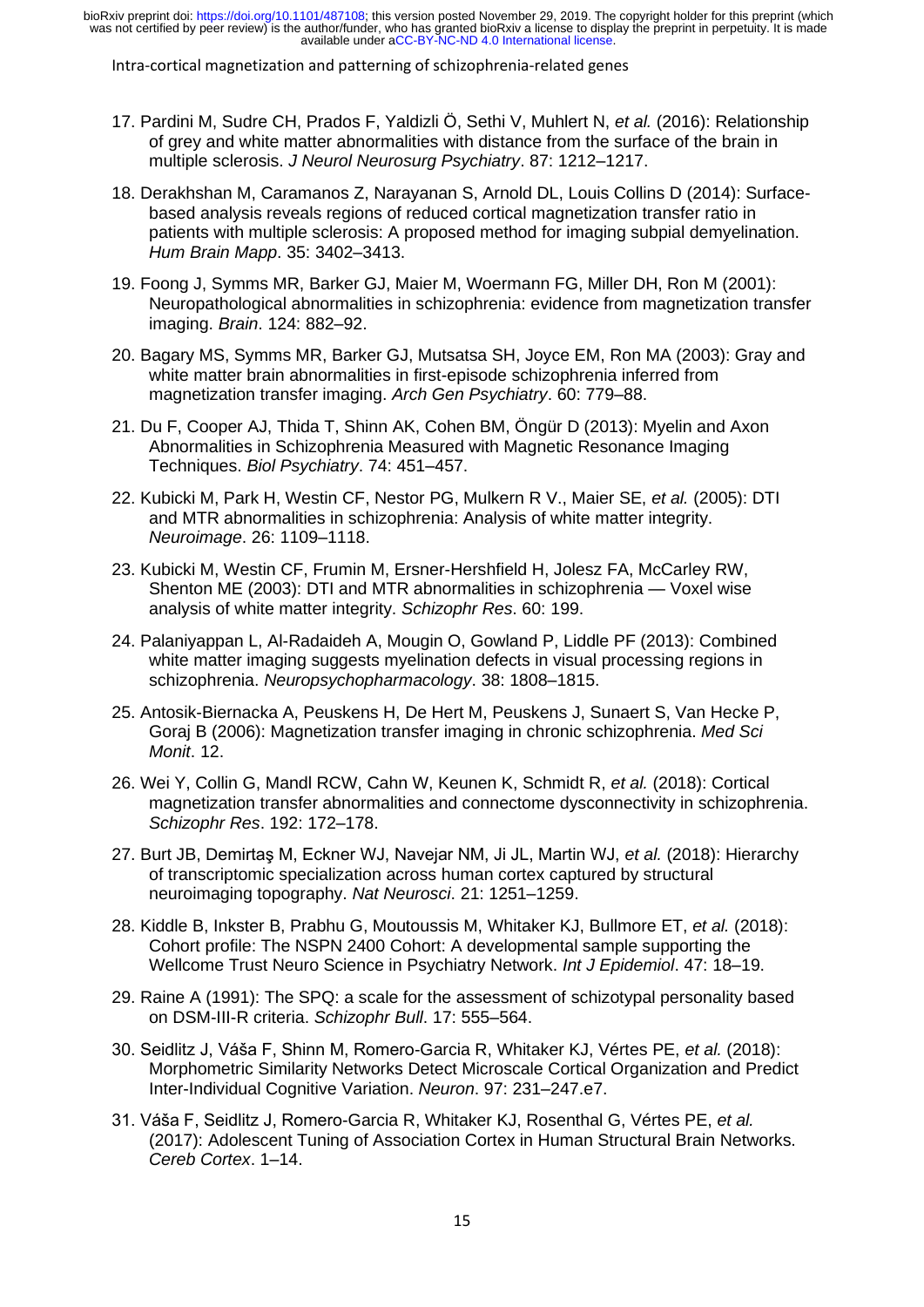Intra-cortical magnetization and patterning of schizophrenia-related genes

- 32. Rosen AFG, Roalf DR, Ruparel K, Blake J, Seelaus K, Villa LP, *et al.* (2018): Quantitative assessment of structural image quality. *Neuroimage*. 169: 407–418.
- 33. Hawrylycz MJ, Lein ES, Guillozet-Bongaarts AL, Shen EH, Ng L, Miller JA, *et al.* (2012): An anatomically comprehensive atlas of the adult human brain transcriptome. *Nature*. 489:391-39.
- 34. Arnatkevic̆iūtė A, Fulcher BD, Fornito A (2019): A practical guide to linking brain-wide gene expression and neuroimaging data. *Neuroimage*. 189: 353–367.
- 35. Arloth J, Bader DM, Röh S, Altmann A (2015): Re-Annotator: Annotation pipeline for microarray probe sequences. *PLoS One*. 10. doi: 10.1371/journal.pone.0139516.
- 36. Richiardi J, Altmann A, Jonas R, Milazzo A-C, Chang C, Chakravarty MM, *et al.* (2015): *Correlated gene expression supports synchronous activity in brain networks*. *Science (80- )*. (Vol. 348). doi: 10.1126/science.1255905.
- 37. Miller JA, Cai C, Langfelder P, Geschwind DH, Kurian SM, Salomon DR, Horvath S (2011): Strategies for aggregating gene expression data: The collapseRows R function. *BMC Bioinformatics*. 12: 322.
- 38. Romero-Garcia R, Whitaker KJ, Váša F, Seidlitz J, Shinn M, Fonagy P, *et al.* (2018): Structural covariance networks are coupled to expression of genes enriched in supragranular layers of the human cortex. *Neuroimage*. 171: 256–267.
- 39. Farahani HA, Rahiminezhad A, Same L, Immannezhad K (2010): A comparison of Partial Least Squares (PLS) and Ordinary Least Squares (OLS) regressions in predicting of couples mental health based on their communicational patterns. *Procedia - Soc Behav Sci*. (Vol. 5), pp 1459–1463.
- 40. Rosipal R, Krämer N (2006): Overview and recent advances in partial least squares. *Lect Notes Comput Sci (including Subser Lect Notes Artif Intell Lect Notes Bioinformatics)*. (Vol. 3940 LNCS), pp 34–51.
- 41. McColgan P, Gregory S, Seunarine KK, Razi A, Papoutsi M, Johnson E, *et al.* (2018): Brain Regions Showing White Matter Loss in Huntington's Disease Are Enriched for Synaptic and Metabolic Genes. *Biol Psychiatry*. 83: 456–465.
- 42. Romero-Garcia R, Warrier V, Bullmore ET, Baron-Cohen S, Bethlehem RAI (2018): Synaptic and transcriptionally downregulated genes are associated with cortical thickness differences in autism. *Mol Psychiatry*. 24: 1053–1064.
- 43. Morgan SE, Seidlitz J, Whitaker KJ, Romero-Garcia R, Clifton NE, Scarpazza C, *et al.* (2019): Cortical patterning of abnormal morphometric similarity in psychosis is associated with brain expression of schizophrenia-related genes. *Proc Natl Acad Sci U S A*. 116: 9604–9609.
- 44. Vértes PE, Rittman T, Whitaker KJ, Romero-Garcia R, Váša F, Kitzbichler MG, *et al.* (2016): Gene transcription profiles associated with inter-modular hubs and connection distance in human functional magnetic resonance imaging networks. *Philos Trans R Soc B Biol Sci*. 5: 1705.
- 45. Kelley KW, Nakao-Inoue H, Molofsky A V, Oldham MC (2018): Variation among intact tissue samples reveals the core transcriptional features of human CNS cell classes. *Nat Neurosci*. 21: 1171–1184.
- 46. Toker L, Mancarci BO, Tripathy S, Pavlidis P (2018): Transcriptomic Evidence for Alterations in Astrocytes and Parvalbumin Interneurons in Subjects With Bipolar Disorder and Schizophrenia. *Biol Psychiatry*. 84: 787–796.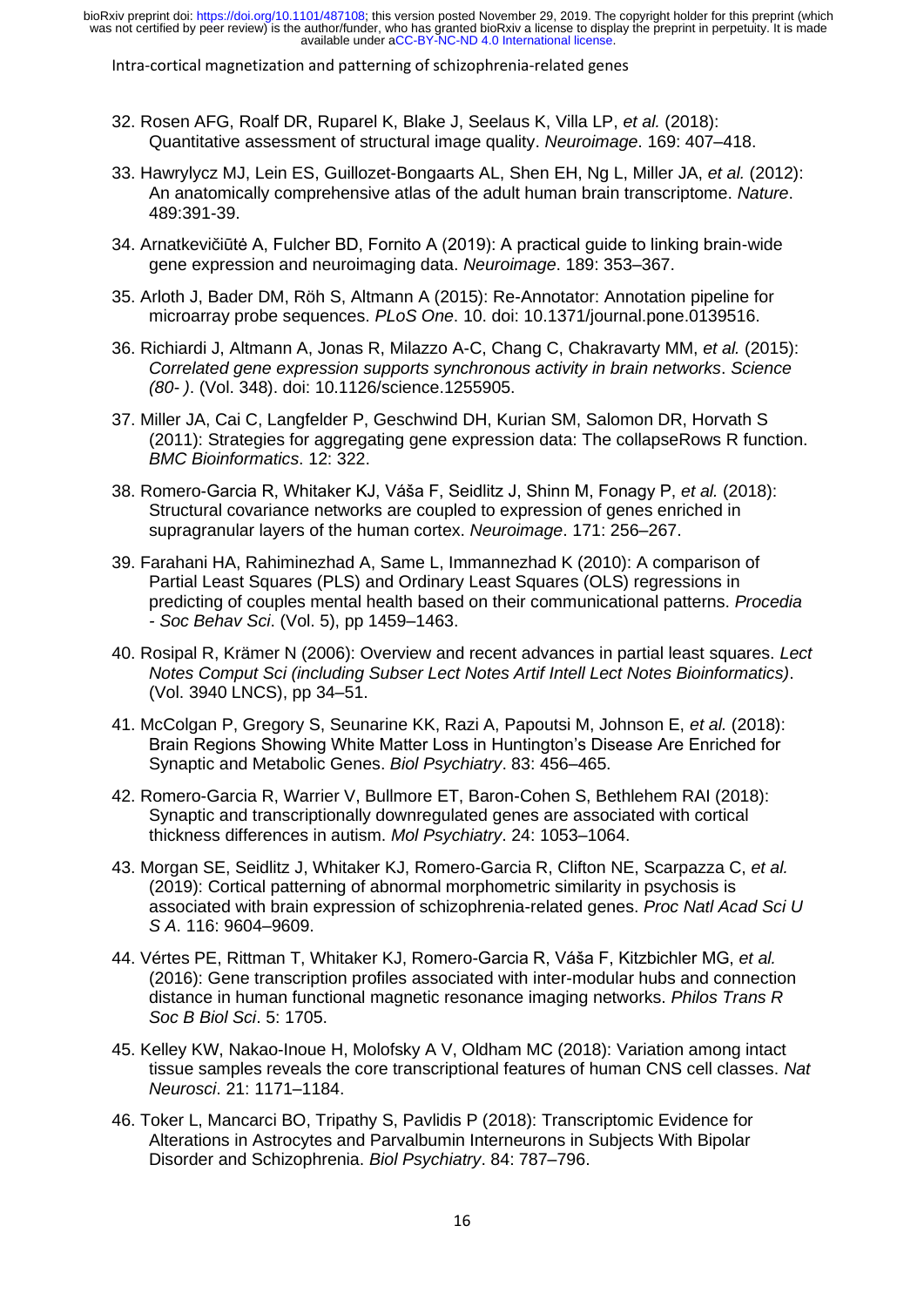Intra-cortical magnetization and patterning of schizophrenia-related genes

- 47. Yarkoni T, Poldrack R, Nichols T, Van Essen D, Wager T (2011): NeuroSynth: a new platform for large-scale automated synthesis of human functional neuroimaging data. *Front Neuroinformatics Conf Abstr 4th INCF Congr Neuroinformatics*. p doi: 10.3389/conf.fninf.2011.08.00058.
- 48. Raine A, Reynolds C, Lencz T, Scerbo A, Triphon N, Kim D (1994): Cognitiveperceptual, interpersonal, and disorganized features of schizotypal personality. *Schizophr Bull*. 20: 191–201.
- 49. Fromer M, Roussos P, Sieberts SK, Johnson JS, Kavanagh DH, Perumal TM, *et al.* (2016): Gene expression elucidates functional impact of polygenic risk for schizophrenia. *Nat Neurosci*. 19: 1442-1.
- 50. Szklarczyk D, Franceschini A, Wyder S, Forslund K, Heller D, Huerta-Cepas J, *et al.* (2015): STRING v10: Protein-protein interaction networks, integrated over the tree of life. *Nucleic Acids Res*. 43: D447–D452.
- 51. Lerch JP, Van Der Kouwe AJW, Raznahan A, Paus T, Johansen-Berg H, Miller KL, *et al.* (2017): Studying neuroanatomy using MRI. *Nat Neurosci*. 20:314-326.
- 52. Stüber C, Morawski M, Schäfer A, Labadie C, Wähnert M, Leuze C, *et al.* (2014): Myelin and iron concentration in the human brain: A quantitative study of MRI contrast. *Neuroimage*. 93: 95–106.
- 53. Carey D, Caprini F, Allen M, Lutti A, Weiskopf N, Rees G, *et al.* (2018): Quantitative MRI provides markers of intra-, inter-regional, and age-related differences in young adult cortical microstructure. *Neuroimage*. 182: 429–440.
- 54. Schmierer K, Scaravilli F, Altmann DR, Barker GJ, Miller DH (2004): Magnetization transfer ratio and myelin in postmortem multiple sclerosis brain. *Ann Neurol*. 56: 407– 415.
- 55. Fransson P, Marrelec G (2008): The precuneus/posterior cingulate cortex plays a pivotal role in the default mode network: Evidence from a partial correlation network analysis. *Neuroimage*. 42: 1178–1184.
- 56. Lener MS, Wong E, Tang CY, Byne W, Goldstein KE, Blair NJ, *et al.* (2015): White matter abnormalities in schizophrenia and schizotypal personality disorder. *Schizophr Bull*. 41: 300–310.
- 57. Grydeland H, Vértes PE, Váša F, Romero-Garcia R, Whitaker K, Alexander-Bloch AF, *et al.* (2019): Waves of maturation and senescence in micro-structural MRI markers of human cortical myelination over the lifespan. *Cereb Cortex*. 29: 1369–1381.
- 58. Romme IAC, de Reus MA, Ophoff RA, Kahn RS, van den Heuvel MP (2016): Connectome Disconnectivity and Cortical Gene Expression in Patients With Schizophrenia. *Biol Psychiatry*. 1–8.
- 59. Hashimoto T, Volk DW, Eggan SM, Mirnics K, Pierri JN, Sun Z, *et al.* (2003): Gene Expression Deficits in a Subclass of GABA Neurons in the Prefrontal Cortex of Subjects with Schizophrenia. *J Neurosci*. 23: 6315–6326.
- 60. Barneveld PS, Pieterse J, de Sonneville L, van Rijn S, Lahuis B, van Engeland H, Swaab H (2011): Overlap of autistic and schizotypal traits in adolescents with Autism Spectrum Disorders. *Schizophr Res*. 126: 231–236.
- 61. Schürhoff F, Laguerre A, Szöke A, Méary A, Leboyer M (2005): Schizotypal dimensions: Continuity between schizophrenia and bipolar disorders. *Schizophr Res*. 80: 235–242.
- 62. Romero-Garcia R, Whitaker KJ, Vasa F, Seidlitz J, Shinn M, Fonagy P, *et al.* (2017):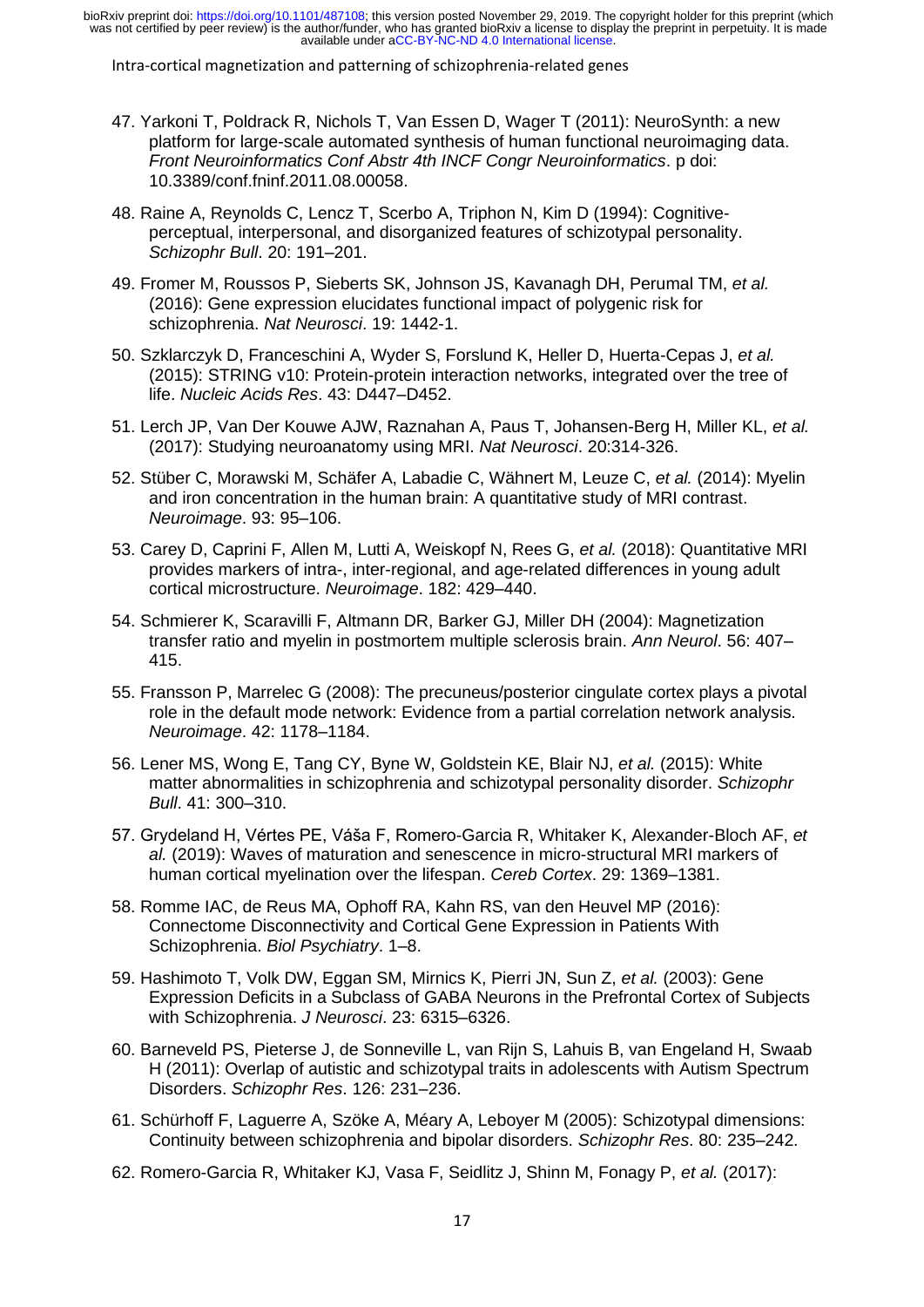Intra-cortical magnetization and patterning of schizophrenia-related genes

Data supporting NSPN publication: "Structural covariance networks are coupled to expression of genes enriched in supragranular layers of the human cortex." doi: https://doi.org/10.17863/CAM.21082.

- 63. Evans DW, Michael AM, Ularevi?? M, Lusk LG, Buirkle JM, Moore GJ (2016): Neural substrates of a schizotypal spectrum in typically-developing children: Further evidence of a normal-pathological continuum. *Behav Brain Res*. 315: 141–146.
- 64. Nenadic I, Lorenz C, Langbein K, Dietzek M, Smesny S, Schönfeld N, *et al.* (2015): Brain structural correlates of schizotypy and psychosis proneness in a non-clinical healthy volunteer sample. *Schizophr Res*. 168: 37–43.
- 65. Wang Y, Yan C, Yin DZ, Fan MX, Cheung EFC, Pantelis C, Chan RCK (2015): Neurobiological changes of schizotypy: Evidence from both volume-based morphometric analysis and resting-state functional connectivity. *Schizophr Bull*. 41: 444–454.
- 66. Derosse P, Nitzburg GC, Ikuta T, Peters BD, Malhotra AK, Szeszko PR (2015): Evidence from structural and diffusion tensor imaging for frontotemporal deficits in psychometric schizotypy. *Schizophr Bull*. 41: 104–114.
- 67. Kühn S, Schubert F, Gallinat J (2012): Higher prefrontal cortical thickness in high schizotypal personality trait. *J Psychiatr Res*. 46: 960–965.
- 68. Ettinger U, Williams SCR, Meisenzahl EM, Möller H-J, Kumari V, Koutsouleris N (2012): Association between brain structure and psychometric schizotypy in healthy individuals. *World J Biol Psychiatry*. 13: 544–9.
- 69. Modinos G, Mechelli a, Ormel J, Groenewold N a, Aleman a, McGuire PK (2010): Schizotypy and brain structure: a voxel-based morphometry study. *Psychol Med*. 40: 1423–1431.
- 70. Moorhead TWJ, Stanfield A, Spencer M, Hall J, McIntosh A, Owens DC, *et al.* (2009): Progressive temporal lobe grey matter loss in adolescents with schizotypal traits and mild intellectual impairment. *Psychiatry Res - Neuroimaging*. 174: 105–109.
- 71. Stanfield AC, Moorhead TWJ, Harris JM, Owens DGC, Lawrie SM, Johnstone EC (2008): Increased Right Prefrontal Cortical Folding in Adolescents at Risk of Schizophrenia for Cognitive Reasons. *Biol Psychiatry*. 63: 80–85.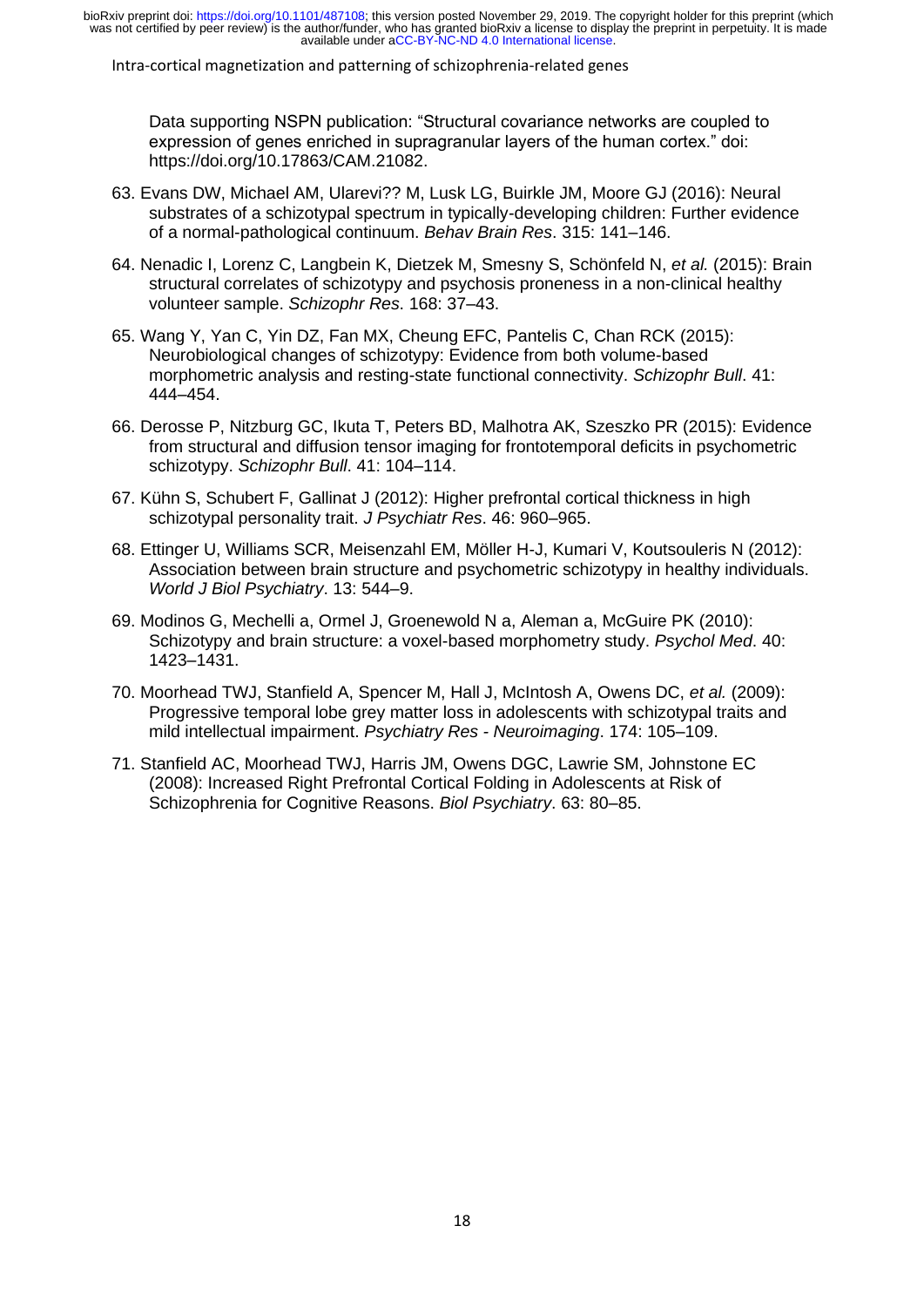Intra-cortical magnetization and patterning of schizophrenia-related genes

#### **FIGURES**



**Figure 1. Schizotypy-related magnetization: association between intra-cortical magnetization transfer (MT) and schizotypal personality questionnaire (SPQ) score.** (a) Cortical surface maps highlighting areas where total SPQ score was significantly positively correlated with regional MT after controlling for age by regression: pink regions had nominally significant schizotypy-related magnetization (SRM) (two-tailed *P* < 0.05); red regions had significant SRM controlled for multiple comparisons over 68 cortical regions tested (FDR < 0.05). (b) Scatterplot of SPQ total score for each participant versus mean MT in regions of significant schizotypy-related magnetization ( $R^2$  = 0.04, P = 0.002, df = 246); each dot represents one of 248 healthy people aged 14-25 years. (c) Scatterplots of SRM versus magnetization transfer at age 14 years (MT<sub>14</sub>) (left;  $R^2$  = 0.34, P<sub>spin</sub> = 0.002, df = 67) and SRM versus change in magnetization aged 14-25 years (ΔMT) (right;  $R^2$  = 0.28, P<sub>spin</sub> = 0.006, df = 67). Each point represents a cortical region and colored points represent regions with significant schizotypy-related magnetization (pink, *P* < 0.05; red, FDR < 0.05). (d) Word cloud representing ontological terms most frequently associated with functional activation of the medial posterior cortical areas of significant schizotypy-related magnetization. (e) Cortical surface maps highlighting areas where scores on the disorganized factor of schzioptypy was significantly positively correlated with regional MT after controlling for age by regression (pink, two-tailed *P* < 0.05; red, FDR < 0.05).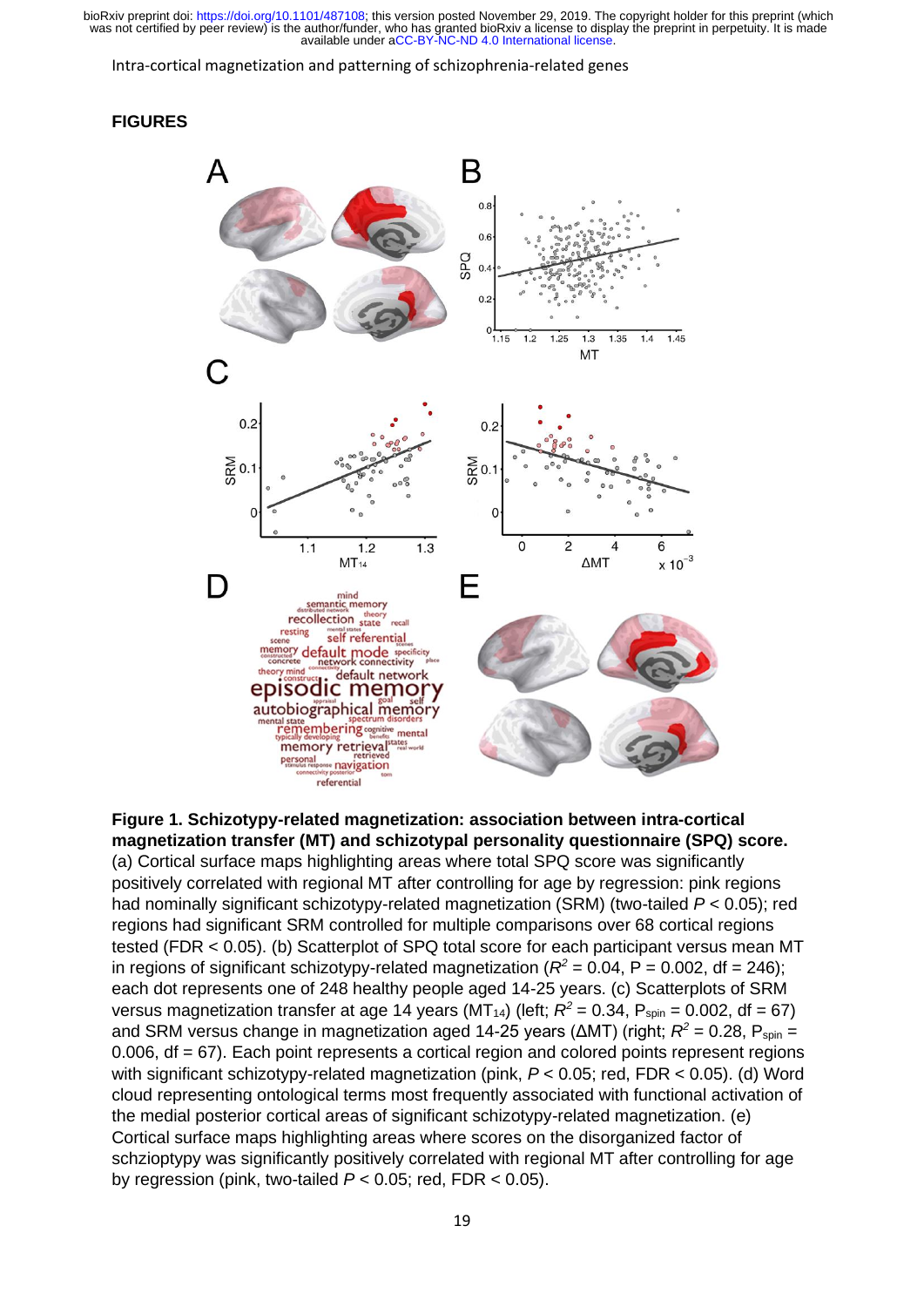#### Intra-cortical magnetization and patterning of schizophrenia-related genes



**Figure 2. Gene expression and schizotypy-related magnetization** (a) (left) The first partial least squares component (PLS1) defined a linear combination of genes that had a similar cortical pattern of expression to the cortical map of schizotypy-related magnetization, representing the correlation between SPQ and MT at each of 68 cortical regions. (center) Scatterplot of PLS1 scores versus schizotypy-related magnetization; each point is a cortical region. (right) The combination of genes defined by PLS1 explains more of the variance in schizotypy-related magnetization (dotted line) than expected by chance (histogram of permutation distribution) (b) Illustrative example of the weights assigned to representative genes on PLS1. Genes with the highest positive weights are colored in pink, nonsignificantly weighted genes are shown in white, and the genes with the lowest negative weights are colored in blue. Tables summarise *P*-values by permutation testing for enrichment analysis by four lists of genes affiliated to specific cell types and four lists of genes associated with schizophrenia: Gandal and Fromer up-reg are lists of genes transcriptionally up-regulated post-mortem in schizophrenia; Gandal and Fromer down-reg are lists of genes transcriptionally down-regulated in schizophrenia. Scatterplots and cortical maps illustrate that positively-weighted genes, like *ANK1*, are over-expressed in cortical regions with high levels of schizotypy-related myelination; whereas negatively-weighted genes, like *PTPRC*, are under-expressed in regions with high levels of SRM.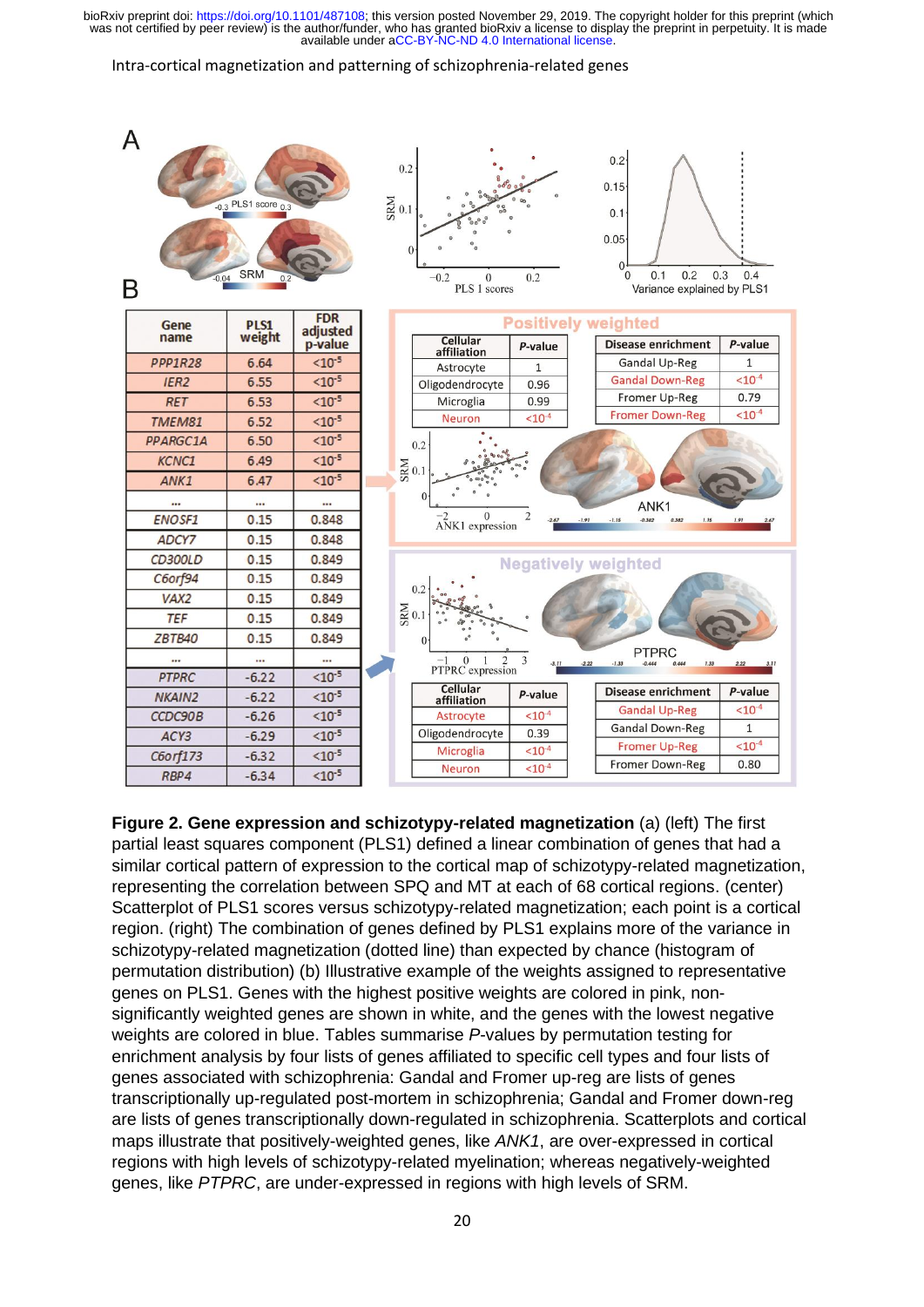#### Intra-cortical magnetization and patterning of schizophrenia-related genes



**Figure 3. Weights of gene expression from PLS analysis of schizotypy-related magnetization were related to histological measures of differential gene expression from case-control studies of schizophrenia and other disorders.** (a) The weight of each gene on the first PLS component was significantly negatively correlated with differential gene expression post-mortem in schizophrenia according to prior data reported by Gandal et al (2018) (Spearman's rank correlation,  $ρ = -0.16$ , Bonferroni-corrected P<sub>adj</sub> < 10<sup>-65</sup>, df = 11111) and by Fromer et al (2016) (Spearman's rank correlation,  $\rho = -0.30$ ,  $P_{\text{adj}} < 10^{-12}$ , df = 586; for this dataset only significantly different expression values have been reported (46)). (b) Correlations between PLS weights and differential expression were also evaluated for other conditions (5): inflammatory bowel disease ( $\rho$  = -0.02, P<sub>adj</sub> = 0.10, df = 586), major depressive disorder (*ρ* = 0.007, P<sub>adj</sub> = 0.37, df = 15281), bipolar disorder (*ρ* = -0.09, P<sub>adj</sub> < 10<sup>-</sup> <sup>19</sup>, df = 16064) and autism spectrum disorder ( $\rho$  = 0.11, P<sub>adj</sub> < 10<sup>-35</sup>, df = 11131). Red and blue points represent genes that are significantly up- and down-regulated in post-mortem data.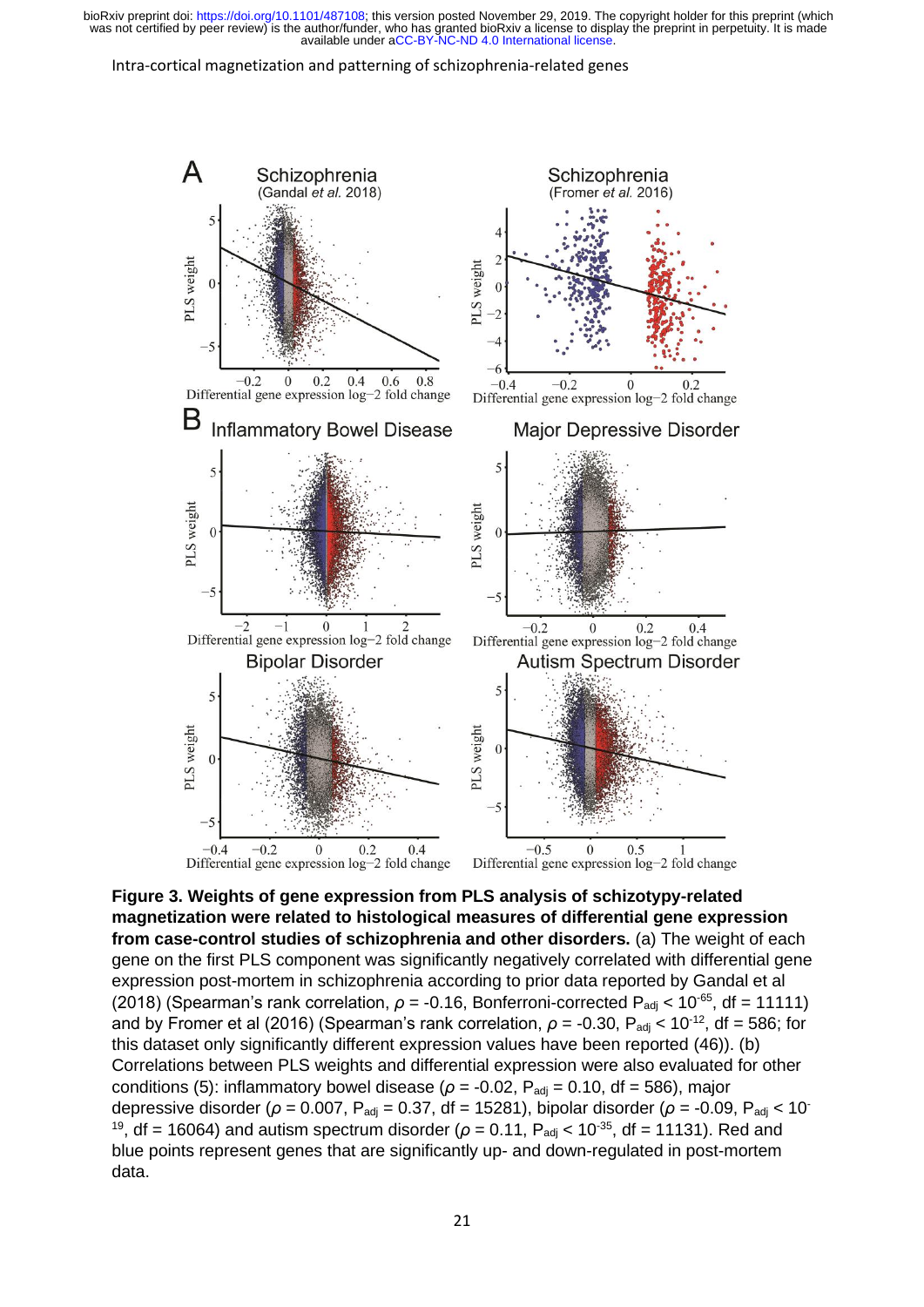#### Intra-cortical magnetization and patterning of schizophrenia-related genes



**Figure 4. Protein-protein interaction network for a set of 213 proteins coded by genes associated with both schizotypy-related magnetization and post-mortem brain transcriptional dysregulation in schizophrenia.** Nodes represent genes that were both (i) down-regulated in brain tissue from 159 patients with schizophrenia; and (ii) positivelyweighted on the PLS component most strongly associated with schizotypy-related myelination in 248 healthy adolescents. Edges represent known protein-protein interactions. Color and size of each node represents its degree centrality or "hubness", simply the number of interactions that protein has with the other proteins in the network. The top four most highly connected hubs are highlighted: PPP3CC is a calmodulin dependent phosphatase, calcineurin; CAMK2G is a calcium/calmodulin dependent kinase; PVALB is a calcium binding protein, parvalbumin; ACTN4 is a microfilamentous protein, actinin alpha 4. This network is specialised for calcium dependent processes that have been previously associated with interneurons and with pathogenesis of schizophrenia. For the complete list of gene names on the PPI network see **Figure S11** and go to [https://version-10-5.string](https://version-10-5.string-db.org/cgi/network.pl?taskId=RMpA04wbWG8k)[db.org/cgi/network.pl?taskId=RMpA04wbWG8k](https://version-10-5.string-db.org/cgi/network.pl?taskId=RMpA04wbWG8k) for a full interactive version of the PPI network.